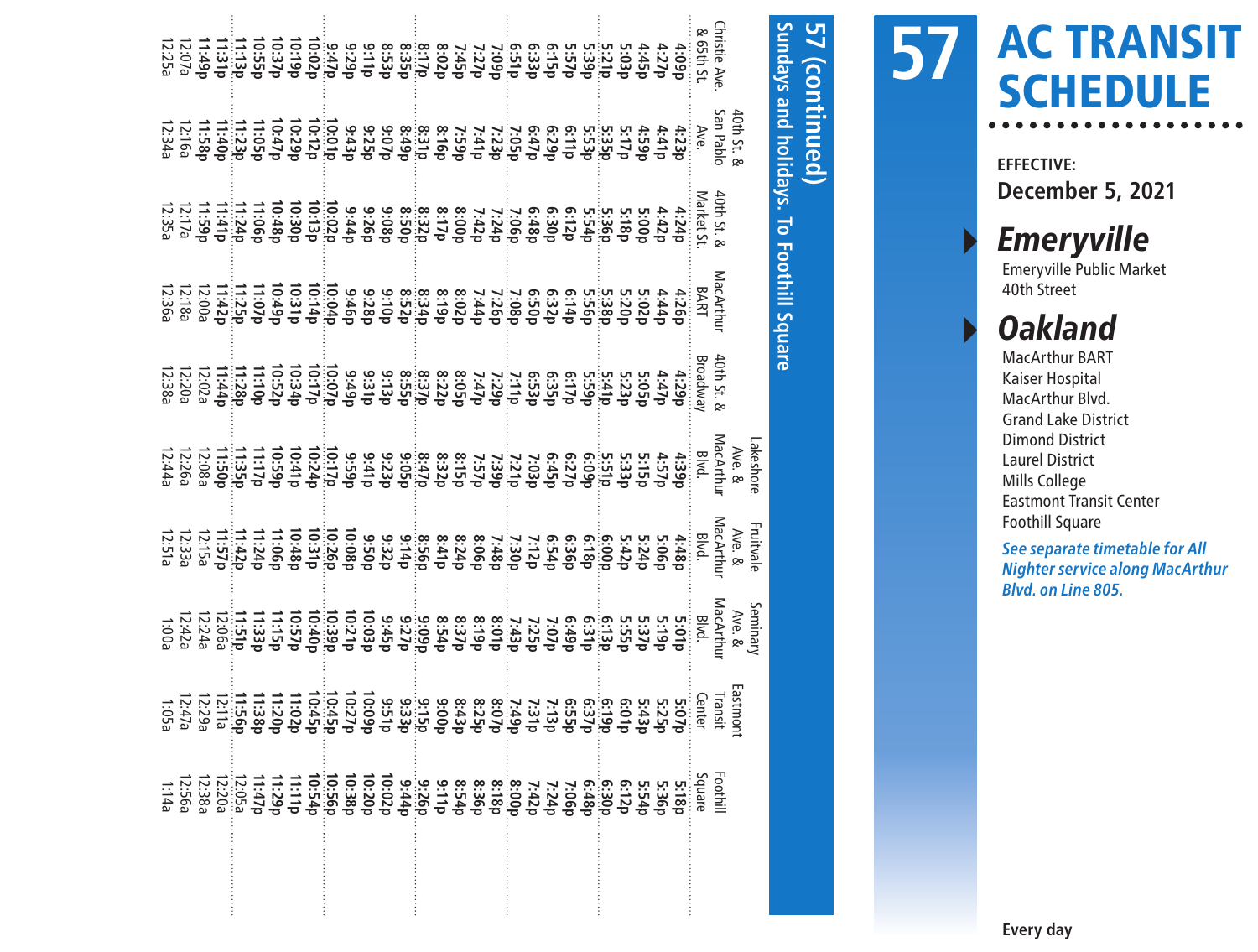## **57 Monday through Friday except holidays To Public Market Emeryville**

|                  |                  | Seminary         | Fruitvale      |                  |                  |                  |                |                  |                  |  |
|------------------|------------------|------------------|----------------|------------------|------------------|------------------|----------------|------------------|------------------|--|
|                  | Eastmont         | Ave. &           | Ave. &         | Lakeshore        |                  |                  |                | 40th St. &       | Public           |  |
| Foothill         | Transit          | MacArthur        | MacArthur      | Ave. & Lake      | 40th St. &       | MacArthur        | 40th St. &     | San Pablo        | Market           |  |
| Square           | Center           | Blvd.            | Blvd.          | Park Ave.        | Broadway         | BART             | Market St.     | Ave.             | Emeryville       |  |
|                  |                  |                  |                |                  |                  | 4:25a            | 4:27a          | 4:29a            | 4:39a            |  |
|                  |                  |                  |                |                  |                  | 4:43a            | 4:45a          | 4:47a            | 4:57a            |  |
|                  |                  |                  |                |                  |                  | 5:01a            | 5:03a          | 5:05a            | 5:15a            |  |
| 4:50a            | 5:01a            | 5:05a            | 5:16a          | 5:23a            | 5:30a            | 5:33a            | 5:35a          | 5:37a            | 5:47a            |  |
| 5:08a            | 5:19a            | 5:23a            | 5:34a          | 5:41a            | 5:48a            | 5:51a            | 5:53a          | 5:55a            | 6:05a            |  |
| 5:26a            | 5:37a            | 5:41a            | 5:52a          | 5:59a            | 6:06a            | 6:09a            | 6:11a          | 6:13a            | 6:23a            |  |
| 5:44a            | 5:55a            | 5:59a            | 6:10a          | 6:17a            | 6:24a            | 6:27a            | 6:29a          | 6:31a            | 6:41a            |  |
| 6:02a            | 6:13a            | 6:17a            | 6:28a          | 6:35a            | 6:42a            | 6:45a            | 6:47a          | 6:49a            | 6:59a            |  |
| 6:20a            | 6:31a            | 6:35a            | 6:46a          | 6:53a            | 7:00a            | 7:03a            | 7:05a          | 7:07a            | 7:17a            |  |
| 6:38a            | 6:49a            | 6:53a            | 7:04a          | 7:11a            | 7:18a            | 7:21a            | 7:23a          | 7:25a            | 7:35a            |  |
| 6:56a            | 7:07a            | 7:11a            | 7:22a          | 7:29a            | 7:36a            | 7:39a            | 7:41a          | 7:43a            | 7:53a            |  |
| 7:14a            | 7:26a            | 7:31a            | 7:42a          | 7:50a            | 7:59a            | 8:02a            | 8:04a          | 8:06a            | 8:16a            |  |
| 7:32a            | 7:44a            | 7:49a            | 8:00a          | 8:08a            | 8:17a            | 8:20a            | 8:22a          | 8:24a            | 8:34a            |  |
| 7:50a            | 8:02a            | 8:07a            | 8:18a          | 8:26a            | 8:35a            | 8:38a            | 8:40a          | 8:42a            | 8:52a            |  |
| 8:08a            | 8:21a            | 8:26a            | 8:37a          | 8:46a            | 8:56a            | 8:59a            | 9:01a          | 9:03a            | 9:13a            |  |
| 8:26a            | 8:39a            | 8:44a            | 8:55a          | 9:04a            | 9:14a            | 9:17a            | 9:19a          | 9:21a            | 9:31a            |  |
| 8:44a            | 8:57a            | 9:02a            | 9:13a          | 9:22a            | 9:32a            | 9:35a            | 9:37a          | 9:39a            | 9:49a            |  |
| 9:02a            | 9:16a            | 9:21a            | 9:34a          | 9:43a            | 9:53a            | 9:56a            | 9:58a          | 10:01a           | 10:11a           |  |
| 9:20a            | 9:34a            | 9:39a            | 9:52a          | 10:01a           | 10:11a           | 10:14a           | 10:16a         | 10:19a           | 10:29a           |  |
| 9:38a            | 9:52a            | 9:57a            | 10:10a         | 10:19a           | 10:29a           | 10:32a           | 10:34a         | 10:37a           | 10:47a           |  |
| 9:56a            | 10:10a           | 10:15a           | 10:28a         | 10:37a           | 10:47a           | 10:50a           | 10:52a         | 10:55a           | 11:05a           |  |
| 10:14a           | 10:28a           | 10:33a           | 10:46a         | 10:55a           | 11:05a           | 11:08a           | 11:10a         | 11:13a           | 11:23a           |  |
| 10:32a           | 10:46a           | 10:51a           | 11:04a         | 11:13a           | 11:23a           | 11:26a           | 11:28a         | 11:31a           | 11:41a           |  |
| 10:50a           | 11:04a           | 11:09a           | 11:22a         | 11:31a           | 11:41a           | 11:44a           | 11:46a         | 11:49a           | 11:59a           |  |
| 11:08a           | 11:22a           | 11:27a           | 11:40a         | 11:49a           | 11:59a           | 12:02p           | 12:04p         | 12:07p           | 12:17p           |  |
|                  |                  |                  | 11:58a         |                  |                  |                  | 12:22p         |                  |                  |  |
| 11:26a<br>11:44a | 11:40a<br>11:58a | 11:45a<br>12:03p | 12:16p         | 12:07p<br>12:25p | 12:17p<br>12:35p | 12:20p<br>12:38p | 12:40p         | 12:25p<br>12:43p | 12:35p<br>12:53p |  |
| 12:02p           | 12:16p           | 12:21p           | 12:34p         | 12:43p           | 12:53p           | 12:56p           | 12:58p         | 1:01p            | 1:11p            |  |
| 12:20p           | 12:34p           | 12:39p           | 12:52p         | 1:01p            | 1:11p            | 1:14p            | 1:16p          | 1:19p            | 1:29p            |  |
| 12:38p           | 12:52p           | 12:57p           | 1:10p          | 1:19p            | 1:29p            | 1:32p            | 1:34p          | 1:37p            | 1:47p            |  |
| 12:56p           |                  |                  | 1:28p          |                  |                  | 1:50p            |                |                  |                  |  |
|                  | 1:10p            | 1:15p            |                | 1:37p            | 1:47p            |                  | 1:52p<br>2:10p | 1:55p            | 2:05p            |  |
| 1:14p<br>1:32p   | 1:28p            | 1:33p<br>1:51p   | 1:46p          | 1:55p<br>2:13p   | 2:05p<br>2:23p   | 2:08p<br>2:26p   | 2:28p          | 2:14p<br>2:32p   | 2:24p<br>2:42p   |  |
|                  | 1:46p            |                  | 2:04p          |                  |                  |                  |                |                  |                  |  |
| 1:50p<br>2:08p   | 2:04p            | 2:09p<br>2:27p   | 2:22p          | 2:31p            | 2:41p            | 2:44p            | 2:46p          | 2:50p            | 3:00p            |  |
| 2:26p            | 2:22p            |                  | 2:40p          | 2:49p            | 2:59p            | 3:02p<br>3:20p   | 3:04p          | 3:08p            | 3:18p<br>3:36p   |  |
| 2:44p            | 2:40p<br>2:58p   | 2:45p<br>3:03p   | 2:58p<br>3:16p | 3:07p<br>3:25p   | 3:17p<br>3:35p   | 3:38p            | 3:22p<br>3:40p | 3:26p<br>3:44p   | 3:54p            |  |
|                  |                  |                  |                |                  |                  |                  |                |                  |                  |  |
| 3:02p<br>3:20p   | 3:16p<br>3:34p   | 3:21p<br>3:39p   | 3:34p<br>3:52p | 3:43p<br>4:01p   | 3:53p<br>4:11p   | 3:56p<br>4:14p   | 3:58p<br>4:16p | 4:02p<br>4:20p   | 4:12p<br>4:30p   |  |
| 3:38p            | 3:52p            |                  | 4:10p          | 4:19p            | 4:29p            | 4:32p            |                | 4:38p            | 4:48p            |  |
| 3:56p            | 4:10p            | 3:57p<br>4:15p   | 4:28p          | 4:37p            | 4:47p            | 4:50p            | 4:34p<br>4:52p | 4:56p            | 5:06p            |  |
|                  |                  | 4:33p            |                |                  |                  |                  |                |                  |                  |  |
| 4:14p<br>4:32p   | 4:28p<br>4:46p   | 4:51p            | 4:46p<br>5:04p | 4:55p<br>5:13p   | 5:05p<br>5:23p   | 5:08p<br>5:26p   | 5:10p<br>5:28p | 5:14p<br>5:32p   | 5:24p<br>5:42p   |  |
| 4:50p            |                  | 5:08p            |                |                  | 5:40p            |                  |                |                  |                  |  |
| 5:08p            | 5:04p<br>5:22p   | 5:26p            | 5:21p<br>5:39p | 5:30p<br>5:48p   | 5:58p            | 5:43p<br>6:01p   | 5:45p<br>6:03p | 5:49p<br>6:07p   | 5:59p<br>6:17p   |  |
|                  |                  |                  |                |                  |                  |                  |                |                  | 6:35p            |  |
| 5:26p            | 5:40p<br>5:58p   | 5:44p<br>6:02p   | 5:57p<br>6:15p | 6:06p            | 6:16p            | 6:19p<br>6:37p   | 6:21p<br>6:39p | 6:25p            |                  |  |
| 5:44p            |                  |                  |                | 6:24p            | 6:34p            |                  |                | 6:43p            | 6:53p            |  |
| 6:02p            | 6:15p            | 6:19p            | 6:32p          | 6:41p            | 6:51p            | 6:54p            | 6:56p          | 7:00p            | 7:10p            |  |
| 6:20p            | 6:33p            | 6:37p            | 6:50p          | 6:59p            | 7:09p            | 7:12p            | 7:14p<br>7:32p | 7:18p            | 7:28p            |  |
| 6:38p            | 6:51p            | 6:55p            | 7:08p          | 7:17p            | 7:27p            | 7:30p            |                | 7:36p            | 7:46p            |  |
| 6:56p            | 7:09p            | 7:13p            | 7:26p          | 7:35p            | 7:45p            | 7:48p            | 7:50p          | 7:54p            | 8:04p            |  |
| 7:14p            | 7:26p            | 7:30p            | 7:41p          | 7:48p            | 7:57p            | 8:00p            | 8:02p          | 8:06p            | 8:16p            |  |
| 7:32p            | 7:44p            | 7:48p            | 7:59p          | 8:06p            | 8:15p            | 8:18p            | 8:20p          | 8:24p            | 8:34p            |  |
| 7:50p            | 8:02p            | 8:06p            | 8:17p          | 8:24p            | 8:33p            | 8:36p            | 8:38p          | 8:42p            | 8:52p            |  |
| 8:08p            | 8:20p            | 8:24p            | 8:35p          | 8:42p            | 8:51p            | 8:54p            | 8:56p          | 8:59p            | 9:07p            |  |
| 8:26p            | 8:38p            | 8:42p            | 8:53p          | 9:00p            | 9:09p            | 9:12p            | 9:14p          | 9:17p            | 9:25p            |  |
| 8:44p            | 8:56p            | 9:00p            | 9:11p          | 9:18p            | 9:27p            | 9:30p            | 9:32p          | 9:35p            | 9:43p            |  |
| 9:02p            | 9:13p            | 9:17p            | 9:27p          | 9:34p            | 9:41p            | 9:44p            | 9:46p          | 9:49p            | 9:57p            |  |
| Continued        |                  |                  |                |                  |                  |                  |                |                  |                  |  |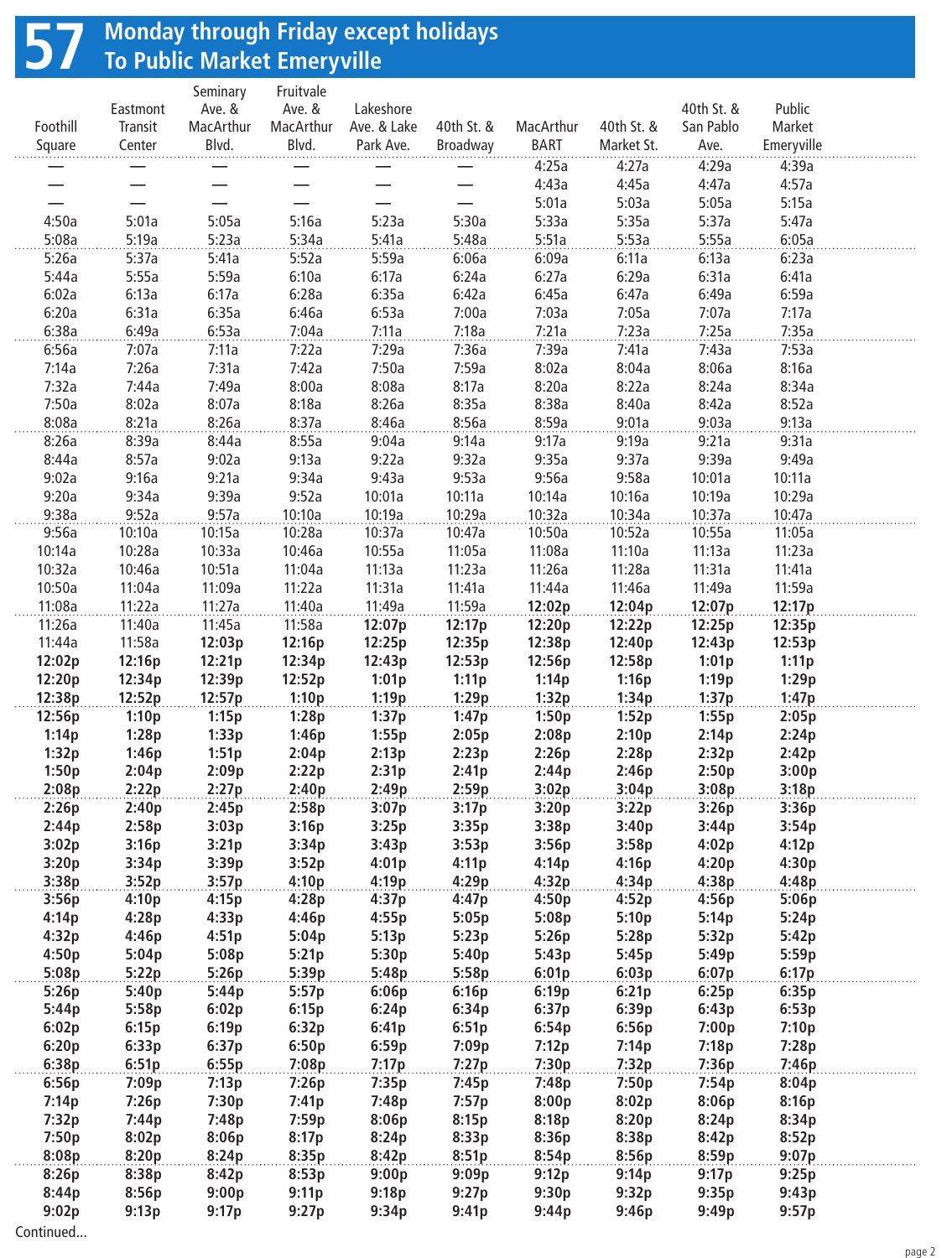#### **57 (continued) Monday through Friday except holidays. To Public Market Emeryville**

| Foothill<br>Square | Eastmont<br>Transit<br>Center | Seminary<br>Ave. &<br>MacArthur<br>Blvd. | Fruitvale<br>Ave. &<br>MacArthur<br>Blvd. | Lakeshore<br>Ave. & Lake<br>Park Ave. | 40th St. &<br>Broadway | MacArthur<br><b>BART</b> | 40th St. &<br>Market St. | 40th St. &<br>San Pablo<br>Ave. | Public<br>Market<br>Emeryville |  |
|--------------------|-------------------------------|------------------------------------------|-------------------------------------------|---------------------------------------|------------------------|--------------------------|--------------------------|---------------------------------|--------------------------------|--|
| 9:20p              | 9:31p                         | 9:35p                                    | 9:45p                                     | 9:52p                                 | 9:59p                  | 10:02p                   | 10:04p                   | 10:07p                          | 10:15p                         |  |
| 9:38p              | 9:49p                         | 9:53p                                    | 10:03p                                    | 10:10p                                | 10:17p                 | 10:20p                   | 10:22p                   | 10:25p                          | 10:33p                         |  |
| 9:56p              | 10:07p                        | 10:11p                                   | 10:21p                                    | 10:28p                                | 10:35p                 | 10:38p                   | 10:40p                   | 10:43p                          | 10:51p                         |  |
| 10:14p             | 10:25p                        | 10:29p                                   | 10:39p                                    | 10:46p                                | 10:53p                 | 10:56p                   | 10:58p                   | 11:01p                          | 11:09p                         |  |
| 10:32p             | 10:43p                        | 10:47p                                   | 10:57p                                    | 11:04p                                | 11:11p                 | 11:14p                   | 11:16p                   | 11:19p                          | 11:27p                         |  |
| 10:50p             | 11:01p                        | 11:05p                                   | 11:15p                                    | 11:22p                                | 11:29p                 | 11:32p                   | 11:34p                   | 11:37p                          | 11:45p                         |  |
| 11:08p             | 11:17p                        | 11:21p                                   | 11:31p                                    | 11:37p                                | 11:44p                 | 11:47p                   | 11:49p                   | 11:52p                          | 12:00a                         |  |
| 11:26p             | 11:35p                        | 11:39p                                   | 11:49p                                    | 11:55p                                | 12:02a                 | 12:05a                   | 12:07a                   | 12:10a                          | 12:18a                         |  |
| 11:44p             | 11:53p                        | 11:57p                                   | 12:07a                                    | 12:13a                                | 12:20a                 | 12:23a                   | 12:25a                   | 12:28a                          | 12:36a                         |  |
| 12:02a             | 12:11a                        | 12:15a                                   | 12:25a                                    | 12:31a                                | 12:38a                 | 12:41a                   | 12:43a                   | 12:46a                          | 12:54a                         |  |
| 12:20a             | 12:29a                        | 12:33a                                   | 12:43a                                    | 12:49a                                | 12:56a                 | 12:59a                   | 1:01a                    | 1:04a                           | 1:12a                          |  |
|                    |                               |                                          |                                           |                                       |                        |                          |                          |                                 |                                |  |

### **57** Monday through Friday except holidays<br> **57** To Foothill Square **To Foothill Square**

|               |            |            |             |            | Lakeshore | Fruitvale | Seminary  |          |          |  |
|---------------|------------|------------|-------------|------------|-----------|-----------|-----------|----------|----------|--|
|               | 40th St. & |            |             |            | Ave. &    | Ave. &    | Ave. &    | Eastmont |          |  |
| Christie Ave. | San Pablo  | 40th St. & | MacArthur   | 40th St. & | MacArthur | MacArthur | MacArthur | Transit  | Foothill |  |
| & 65th St.    | Ave.       | Market St. | <b>BART</b> | Broadway   | Blvd.     | Blvd.     | Blvd.     | Center   | Square   |  |
| 4:52a         | 5:02a      | 5:03a      | 5:04a       | 5:06a      | 5:13a     | 5:20a     | 5:30a     | 5:34a    | 5:45a    |  |
| 5:10a         | 5:20a      | 5:21a      | 5:22a       | 5:24a      | 5:31a     | 5:38a     | 5:48a     | 5:52a    | 6:03a    |  |
| 5:28a         | 5:38a      | 5:39a      | 5:40a       | 5:42a      | 5:49a     | 5:56a     | 6:06a     | 6:10a    | 6:21a    |  |
| 5:46a         | 5:56a      | 5:57a      | 5:58a       | 6:00a      | 6:07a     | 6:14a     | 6:24a     | 6:28a    | 6:39a    |  |
| 6:04a         | 6:14a      | 6:15a      | 6:16a       | 6:18a      | 6:25a     | 6:32a     | 6:42a     | 6:46a    | 6:57a    |  |
| 6:22a         | 6:32a      | 6:33a      | 6:34a       | 6:36a      | 6:43a     | 6:50a     | 7:00a     | 7:04a    | 7:15a    |  |
| 6:40a         | 6:50a      | 6:51a      | 6:53a       | 6:55a      | 7:02a     | 7:09a     | 7:19a     | 7:23a    | 7:34a    |  |
| 6:58a         | 7:08a      | 7:09a      | 7:11a       | 7:13a      | 7:20a     | 7:27a     | 7:37a     | 7:41a    | 7:52a    |  |
| 7:16a         | 7:26a      | 7:27a      | 7:29a       | 7:31a      | 7:38a     | 7:45a     | 7:55a     | 7:59a    | 8:10a    |  |
| 7:34a         | 7:44a      | 7:45a      | 7:47a       | 7:49a      | 7:56a     | 8:03a     | 8:13a     | 8:17a    | 8:28a    |  |
| 7:52a         | 8:02a      | 8:03a      | 8:05a       | 8:07a      | 8:14a     | 8:21a     | 8:31a     | 8:35a    | 8:46a    |  |
| 8:10a         | 8:20a      | 8:21a      | 8:23a       | 8:25a      | 8:32a     | 8:39a     | 8:49a     | 8:53a    | 9:04a    |  |
| 8:28a         | 8:38a      | 8:39a      | 8:41a       | 8:43a      | 8:50a     | 8:57a     | 9:07a     | 9:11a    | 9:22a    |  |
| 8:46a         | 8:56a      | 8:57a      | 8:59a       | 9:01a      | 9:08a     | 9:15a     | 9:25a     | 9:29a    | 9:40a    |  |
| 9:04a         | 9:14a      | 9:15a      | 9:17a       | 9:19a      | 9:26a     | 9:33a     | 9:43a     | 9:47a    | 9:58a    |  |
| 9:22a         | 9:32a      | 9:33a      | 9:35a       | 9:37a      | 9:44a     | 9:51a     | 10:01a    | 10:05a   | 10:16a   |  |
| 9:40a         | 9:54a      | 9:55a      | 9:57a       | 10:00a     | 10:11a    | 10:21a    | 10:34a    | 10:38a   | 10:50a   |  |
| 9:58a         | 10:12a     | 10:13a     | 10:15a      | 10:18a     | 10:29a    | 10:39a    | 10:52a    | 10:56a   | 11:08a   |  |
| 10:16a        | 10:30a     | 10:31a     | 10:33a      | 10:36a     | 10:47a    | 10:57a    | 11:10a    | 11:16a   | 11:28a   |  |
| 10:34a        | 10:48a     | 10:49a     | 10:51a      | 10:54a     | 11:05a    | 11:15a    | 11:28a    | 11:34a   | 11:46a   |  |
| 10:52a        | 11:06a     | 11:07a     | 11:09a      | 11:12a     | 11:23a    | 11:33a    | 11:46a    | 11:52a   | 12:04p   |  |
| 11:10a        | 11:24a     | 11:25a     | 11:27a      | 11:30a     | 11:41a    | 11:51a    | 12:04p    | 12:10p   | 12:22p   |  |
| 11:28a        | 11:42a     | 11:43a     | 11:45a      | 11:48a     | 11:59a    | 12:09p    | 12:22p    | 12:28p   | 12:40p   |  |
| 11:46a        | 12:00p     | 12:01p     | 12:03p      | 12:06p     | 12:17p    | 12:27p    | 12:40p    | 12:46p   | 12:58p   |  |
| 12:04p        | 12:18p     | 12:19p     | 12:21p      | 12:24p     | 12:35p    | 12:45p    | 12:58p    | 1:04p    | 1:16p    |  |
| 12:22p        | 12:36p     | 12:37p     | 12:39p      | 12:42p     | 12:53p    | 1:03p     | 1:16p     | 1:22p    | 1:34p    |  |
| 12:40p        | 12:54p     | 12:55p     | 12:57p      | 1:00p      | 1:11p     | 1:21p     | 1:34p     | 1:40p    | 1:52p    |  |
| 12:58p        | 1:12p      | 1:13p      | 1:15p       | 1:18p      | 1:29p     | 1:39p     | 1:52p     | 1:58p    | 2:10p    |  |
| 1:16p         | 1:30p      | 1:31p      | 1:33p       | 1:36p      | 1:47p     | 1:57p     | 2:10p     | 2:16p    | 2:28p    |  |
| 1:34p         | 1:48p      | 1:49p      | 1:51p       | 1:54p      | 2:05p     | 2:15p     | 2:28p     | 2:34p    | 2:46p    |  |
| 1:52p         | 2:06p      | 2:07p      | 2:09p       | 2:12p      | 2:23p     | 2:33p     | 2:46p     | 2:52p    | 3:04p    |  |
| 2:10p         | 2:24p      | 2:25p      | 2:27p       | 2:30p      | 2:41p     | 2:51p     | 3:04p     | 3:10p    | 3:22p    |  |
| 2:28p         | 2:42p      | 2:43p      | 2:45p       | 2:48p      | 2:59p     | 3:09p     | 3:22p     | 3:28p    | 3:40p    |  |
| 2:46p         | 3:00p      | 3:01p      | 3:03p       | 3:06p      | 3:17p     | 3:27p     | 3:40p     | 3:46p    | 3:58p    |  |
| 3:04p         | 3:18p      | 3:19p      | 3:21p       | 3:24p      | 3:35p     | 3:45p     | 3:58p     | 4:04p    | 4:16p    |  |
| 3:22p         | 3:36p      | 3:37p      | 3:39p       | 3:42p      | 3:53p     | 4:03p     | 4:16p     | 4:22p    | 4:34p    |  |
| 3:40p         | 3:54p      | 3:55p      | 3:57p       | 4:00p      | 4:11p     | 4:21p     | 4:34p     | 4:40p    | 4:52p    |  |
| 3:58p         | 4:12p      | 4:13p      | 4:15p       | 4:18p      | 4:29p     | 4:39p     | 4:52p     | 4:58p    | 5:10p    |  |
| Continued     |            |            |             |            |           |           |           |          |          |  |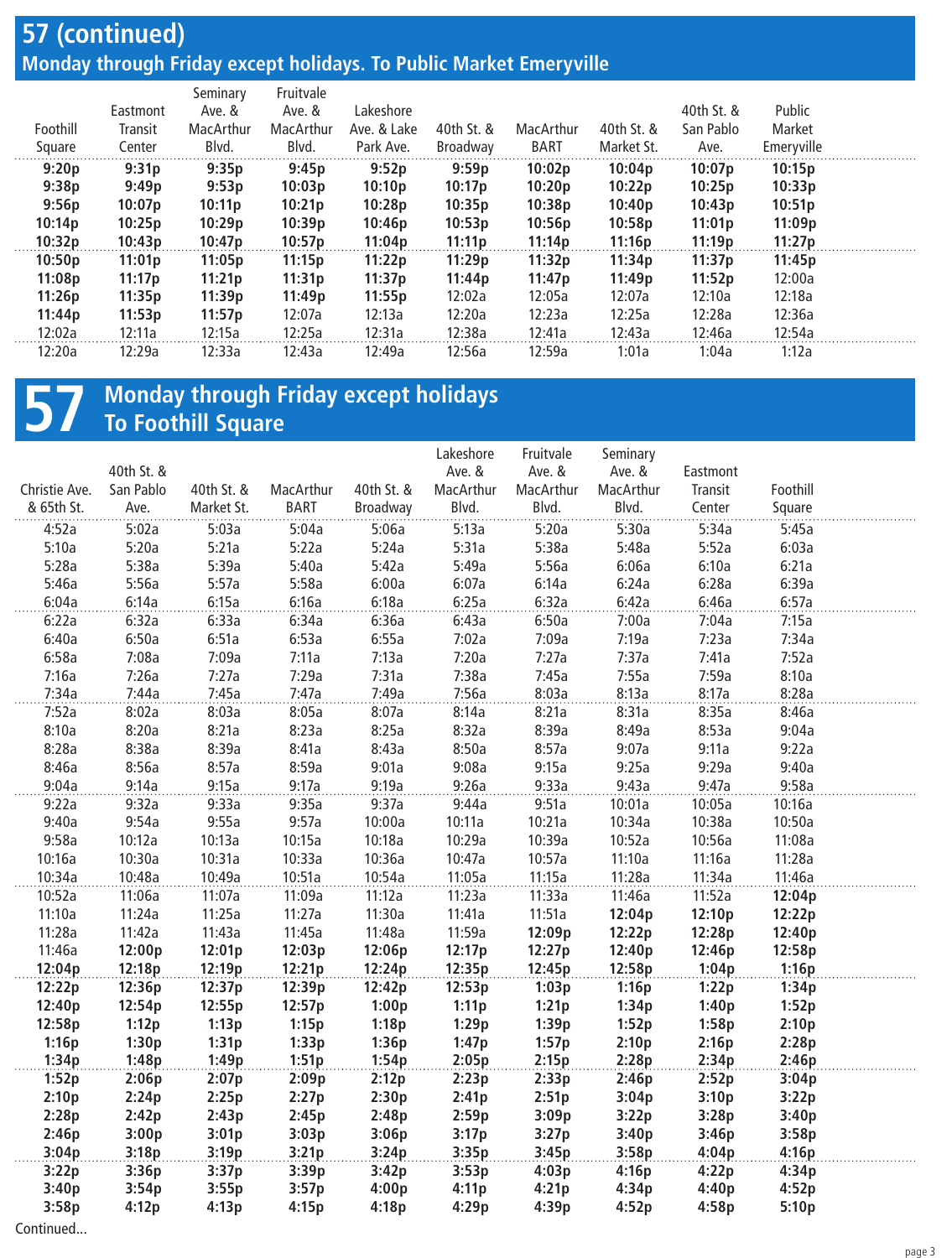## **57 (continued) Monday through Friday except holidays. To Foothill Square**

|               |            |            |           |            | Lakeshore | Fruitvale | Seminary  |          |          |  |
|---------------|------------|------------|-----------|------------|-----------|-----------|-----------|----------|----------|--|
|               | 40th St. & |            |           |            | Ave. &    | Ave. &    | Ave. &    | Eastmont |          |  |
| Christie Ave. | San Pablo  | 40th St. & | MacArthur | 40th St. & | MacArthur | MacArthur | MacArthur | Transit  | Foothill |  |
| & 65th St.    | Ave.       | Market St. | BART      | Broadway   | Blvd.     | Blvd.     | Blvd.     | Center   | Square   |  |
| 4:16p         | 4:30p      | 4:31p      | 4:33p     | 4:36p      | 4:47p     | 4:57p     | 5:10p     | 5:16p    | 5:28p    |  |
| 4:34p         | 4:48p      | 4:49p      | 4:51p     | 4:54p      | 5:05p     | 5:15p     | 5:28p     | 5:34p    | 5:46p    |  |
| 4:52p         | 5:06p      | 5:07p      | 5:09p     | 5:12p      | 5:23p     | 5:33p     | 5:46p     | 5:52p    | 6:04p    |  |
| 5:10p         | 5:24p      | 5:25p      | 5:27p     | 5:30p      | 5:41p     | 5:51p     | 6:04p     | 6:10p    | 6:22p    |  |
| 5:28p         | 5:42p      | 5:43p      | 5:45p     | 5:48p      | 5:59p     | 6:09p     | 6:22p     | 6:28p    | 6:40p    |  |
| 5:46p         | 6:00p      | 6:01p      | 6:03p     | 6:06p      | 6:17p     | 6:27p     | 6:40p     | 6:46p    | 6:58p    |  |
| 6:04p         | 6:18p      | 6:19p      | 6:21p     | 6:24p      | 6:35p     | 6:45p     | 6:58p     | 7:03p    | 7:15p    |  |
| 6:22p         | 6:36p      | 6:37p      | 6:39p     | 6:42p      | 6:53p     | 7:03p     | 7:16p     | 7:21p    | 7:33p    |  |
| 6:40p         | 6:54p      | 6:55p      | 6:57p     | 7:00p      | 7:11p     | 7:21p     | 7:34p     | 7:39p    | 7:51p    |  |
| 6:58p         | 7:12p      | 7:13p      | 7:15p     | 7:18p      | 7:29p     | 7:39p     | 7:52p     | 7:57p    | 8:09p    |  |
| 7:16p         | 7:30p      | 7:31p      | 7:33p     | 7:36p      | 7:46p     | 7:54p     | 8:07p     | 8:12p    | 8:24p    |  |
| 7:34p         | 7:47p      | 7:48p      | 7:50p     | 7:53p      | 8:03p     | 8:11p     | 8:24p     | 8:29p    | 8:39p    |  |
| 7:52p         | 8:05p      | 8:06p      | 8:08p     | 8:11p      | 8:21p     | 8:29p     | 8:42p     | 8:47p    | 8:57p    |  |
| 8:10p         | 8:23p      | 8:24p      | 8:26p     | 8:29p      | 8:39p     | 8:47p     | 9:00p     | 9:05p    | 9:15p    |  |
| 8:28p         | 8:41p      | 8:42p      | 8:44p     | 8:47p      | 8:57p     | 9:05p     | 9:18p     | 9:23p    | 9:33p    |  |
| 8:46p         | 8:57p      | 8:58p      | 9:00p     | 9:03p      | 9:12p     | 9:20p     | 9:30p     | 9:34p    | 9:44p    |  |
| 9:04p         | 9:15p      | 9:16p      | 9:18p     | 9:21p      | 9:30p     | 9:38p     | 9:48p     | 9:52p    | 10:02p   |  |
| 9:22p         | 9:33p      | 9:34p      | 9:36p     | 9:39p      | 9:48p     | 9:56p     | 10:06p    | 10:10p   | 10:20p   |  |
| 9:40p         | 9:51p      | 9:52p      | 9:54p     | 9:57p      | 10:06p    | 10:14p    | 10:24p    | 10:28p   | 10:38p   |  |
| 9:58p         | 10:09p     | 10:10p     | 10:12p    | 10:15p     | 10:24p    | 10:32p    | 10:42p    | 10:46p   | 10:56p   |  |
| 10:16p        | 10:27p     | 10:28p     | 10:30p    | 10:33p     | 10:42p    | 10:50p    | 11:00p    | 11:04p   | 11:14p   |  |
| 10:34p        | 10:45p     | 10:46p     | 10:48p    | 10:51p     | 11:00p    | 11:08p    | 11:18p    | 11:22p   | 11:32p   |  |
| 10:52p        | 11:03p     | 11:04p     | 11:06p    | 11:09p     | 11:18p    | 11:26p    | 11:36p    | 11:40p   | 11:50p   |  |
| 11:10p        | 11:19p     | 11:20p     | 11:21p    | 11:23p     | 11:30p    | 11:38p    | 11:48p    | 11:52p   | 12:00a   |  |
| 11:28p        | 11:37p     | 11:38p     | 11:39p    | 11:41p     | 11:48p    | 11:56p    | 12:06a    | 12:10a   | 12:18a   |  |
| 11:46p        | 11:55p     | 11:56p     | 11:57p    | 11:59p     | 12:06a    | 12:14a    | 12:24a    | 12:28a   | 12:36a   |  |
| 12:04a        | 12:13a     | 12:14a     | 12:15a    | 12:17a     | 12:24a    | 12:32a    | 12:42a    | 12:46a   | 12:54a   |  |
| 12:22a        | 12:31a     | 12:32a     | 12:33a    | 12:35a     | 12:42a    | 12:50a    | 1:00a     | 1:04a    | 1:12a    |  |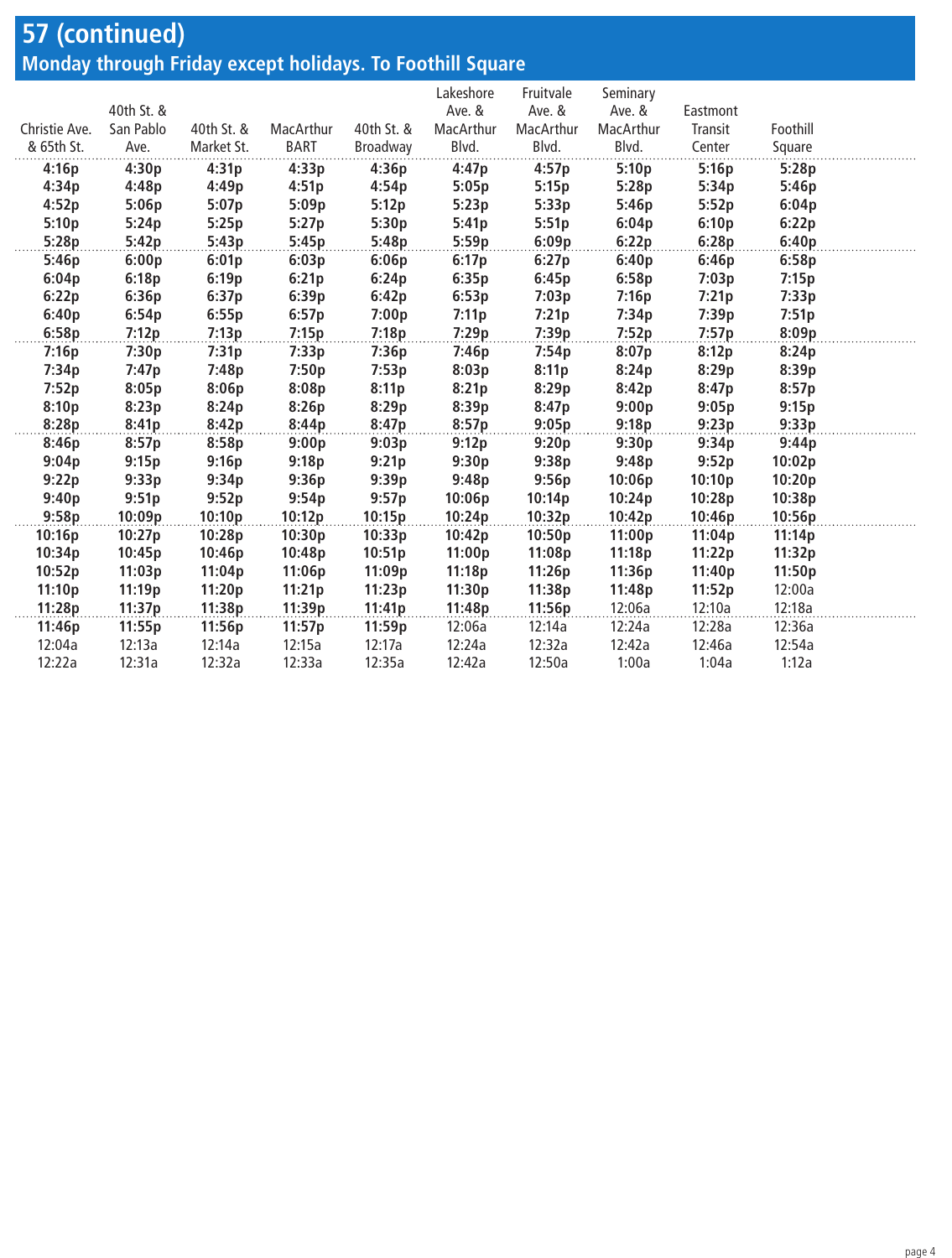## **57 Saturdays except holidays To Public Market Emeryville**

|                  |                   | Seminary            | Fruitvale                |                          |                  |                  |                  |                         |                  |  |
|------------------|-------------------|---------------------|--------------------------|--------------------------|------------------|------------------|------------------|-------------------------|------------------|--|
| Foothill         | Eastmont          | Ave. &<br>MacArthur | Ave. &<br>MacArthur      | Lakeshore<br>Ave. & Lake | 40th St. &       | MacArthur        | 40th St. &       | 40th St. &<br>San Pablo | Public<br>Market |  |
| Square           | Transit<br>Center | Blvd.               | Blvd.                    | Park Ave.                | Broadway         | BART             | Market St.       | Ave.                    | Emeryville       |  |
|                  |                   |                     |                          |                          |                  | 4:35a            | 4:37a            | 4:39a                   | 4:44a            |  |
|                  |                   |                     |                          |                          |                  | 4:53a            | 4:55a            | 4:57a                   | 5:02a            |  |
|                  |                   |                     | $\overline{\phantom{0}}$ |                          |                  | 5:11a            | 5:13a            | 5:15a                   | 5:20a            |  |
| 5:00a            | 5:12a             | 5:15a               | 5:24a                    | 5:32a                    | 5:38a            | 5:41a            | 5:43a            | 5:45a                   | 5:50a            |  |
| 5:18a            | 5:30a             | 5:33a               | 5:42a                    | 5:50a                    | 5:56a            | 5:59a            | 6:01a            | 6:03a                   | 6:08a            |  |
| 5:36a            | 5:48a             | 5:51a               | 6:00a                    | 6:08a                    | 6:14a            | 6:17a            | 6:19a            | 6:21a                   | 6:26a            |  |
| 5:54a            | 6:06a             | 6:09a               | 6:18a                    | 6:26a                    | 6:32a            | 6:35a            | 6:37a            | 6:39a                   | 6:44a            |  |
| 6:12a            | 6:24a             | 6:27a               | 6:36a                    | 6:44a                    | 6:50a            | 6:53a            | 6:55a            | 6:57a                   | 7:02a            |  |
| 6:30a            | 6:42a             | 6:45a               | 6:54a                    | 7:02a                    | 7:08a            | 7:11a            | 7:13a            | 7:15a                   | 7:20a            |  |
| 6:48a            | 7:00a             | 7:03a               | 7:12a                    | 7:20a                    | 7:26a            | 7:29a            | 7:31a            | 7:33a                   | 7:38a            |  |
| 7:06a            | 7:18a             | 7:21a               | 7:32a                    | 7:41a                    | 7:49a            | 7:52a            | 7:54a            | 7:57a                   | 8:02a            |  |
| 7:24a<br>7:42a   | 7:36a<br>7:54a    | 7:39a<br>7:57a      | 7:50a<br>8:08a           | 7:59a<br>8:17a           | 8:07a<br>8:25a   | 8:10a<br>8:28a   | 8:12a<br>8:30a   | 8:15a<br>8:33a          | 8:20a<br>8:38a   |  |
| 8:00a            | 8:13a             | 8:17a               | 8:29a                    | 8:38a                    | 8:46a            | 8:49a            | 8:51a            | 8:54a                   | 8:59a            |  |
| 8:18a            | 8:31a             | 8:35a               | 8:47a                    | 8:56a                    | 9:04a            | 9:07a            | 9:09a            | 9:12a                   | 9:17a            |  |
| 8:36a            | 8:49a             | 8:53a               | 9:05a                    | 9:14a                    | 9:22a            | 9:25a            | 9:27a            | 9:30a                   | 9:35a            |  |
| 8:54a            | 9:07a             | 9:11a               | 9:23a                    | 9:32a                    | 9:40a            | 9:43a            | 9:45a            | 9:48a                   | 9:53a            |  |
| 9:08a            | 9:22a             | 9:26a               | 9:38a                    | 9:47a                    | 9:57a            | 10:00a           | 10:02a           | 10:05a                  | 10:13a           |  |
| 9:26a            | 9:40a             | 9:44a               | 9:56a                    | 10:05a                   | 10:15a           | 10:18a           | 10:20a           | 10:23a                  | 10:31a           |  |
| 9:44a            | 9:58a             | 10:02a              | 10:14a                   | 10:23a                   | 10:33a           | 10:36a           | 10:38a           | 10:41a                  | 10:49a           |  |
| 10:02a           | 10:16a            | 10:20a              | 10:32a                   | 10:41a                   | 10:51a           | 10:54a           | 10:56a           | 10:59a                  | 11:07a           |  |
| 10:20a           | 10:34a            | 10:38a              | 10:50a                   | 10:59a                   | 11:09a           | 11:12a           | 11:14a           | 11:17a                  | 11:25a           |  |
| 10:38a           | 10:52a            | 10:56a              | 11:08a                   | 11:17a                   | 11:27a           | 11:30a           | 11:32a           | 11:35a                  | 11:43a           |  |
| 10:56a           | 11:10a            | 11:14a              | 11:26a                   | 11:35a                   | 11:45a           | 11:48a           | 11:50a           | 11:53a                  | 12:01p           |  |
| 11:14a           | 11:28a            | 11:32a              | 11:44a                   | 11:53a                   | 12:03p           | 12:06p           | 12:08p           | 12:11p                  | 12:19p           |  |
| 11:32a<br>11:50a | 11:46a<br>12:04p  | 11:50a<br>12:08p    | 12:02p<br>12:20p         | 12:11p<br>12:29p         | 12:21p<br>12:39p | 12:24p<br>12:42p | 12:26p<br>12:44p | 12:29p<br>12:47p        | 12:37p<br>12:55p |  |
| 12:08p           | 12:22p            | 12:26p              | 12:38p                   | 12:47p                   | 12:57p           | 1:00p            | 1:02p            | 1:05p                   | 1:13p            |  |
| 12:26p           | 12:40p            | 12:44p              | 12:56p                   | 1:05p                    | 1:15p            | 1:18p            | 1:20p            | 1:23p                   | 1:31p            |  |
| 12:44p           | 12:58p            | 1:02p               | 1:14p                    | 1:23p                    | 1:33p            | 1:36p            | 1:38p            | 1:41p                   | 1:49p            |  |
| 1:02p            | 1:16p             | 1:20p               | 1:32p                    | 1:41p                    | 1:51p            | 1:54p            | 1:56p            | 1:59p                   | 2:07p            |  |
| 1:20p            | 1:34p             | 1:38p               | 1:50p                    | 1:59p                    | 2:09p            | 2:12p            | 2:14p            | 2:17p                   | 2:25p            |  |
| 1:38p            | 1:52p             | 1:56p               | 2:08p                    | 2:17p                    | 2:27p            | 2:30p            | 2:32p            | 2:35p                   | 2:43p            |  |
| 1:56p            | 2:10p             | 2:14p               | 2:26p                    | 2:35p                    | 2:45p            | 2:48p            | 2:50p            | 2:53p                   | 3:01p            |  |
| 2:14p            | 2:28p             | 2:32p               | 2:44p                    | 2:53p                    | 3:03p            | 3:06p            | 3:08p            | 3:11p                   | 3:19p            |  |
| 2:29p            | 2:43p             | 2:47p               | 2:59p                    | 3:08p                    | 3:18p            | 3:21p            | 3:23p            | 3:26p                   | 3:34p            |  |
| 2:48p            | 3:02p             | 3:06p               | 3:18p                    | 3:27p                    | 3:37p            | 3:40p            | 3:42p            | 3:45p                   | 3:53p            |  |
| 3:06p<br>3:24p   | 3:20p<br>3:38p    | 3:24p<br>3:42p      | 3:36p<br>3:54p           | 3:45p<br>4:03p           | 3:55p<br>4:13p   | 3:58p<br>4:16p   | 4:00p<br>4:18p   | 4:03p<br>4:21p          | 4:11p<br>4:29p   |  |
| 3:41p            | 3:55p             | 3:59p               | 4:11p                    | 4:20p                    | 4:30p            | 4:33p            | 4:35p            | 4:38p                   | 4:46p            |  |
| 4:00p            | 4:14p             | 4:18p               | 4:30p                    | 4:39p                    | 4:49p            | 4:52p            | 4:54p            | 4:57p                   | 5:05p            |  |
| 4:18p            | 4:32p             | 4:36p               | 4:48p                    | 4:57p                    | 5:07p            | 5:10p            | 5:12p            | 5:15p                   | 5:23p            |  |
| 4:36p            | 4:50p             | 4:54p               | 5:06p                    | 5:15p                    | 5:25p            | 5:28p            | 5:30p            | 5:33p                   | 5:41p            |  |
| 4:54p            | 5:08p             | 5:12p               | 5:24p                    | 5:33p                    | 5:43p            | 5:46p            | 5:48p            | 5:51p                   | 5:59p            |  |
| 5:12p            | 5:26p             | 5:30p               | 5:42p                    | 5:51p                    | 6:01p            | 6:04p            | 6:06p            | 6:09p                   | 6:17p            |  |
| 5:30p            | 5:44p             | 5:48p               | 6:00p                    | 6:09p                    | 6:19p            | 6:22p            | 6:24p            | 6:27p                   | 6:35p            |  |
| 5:48p            | 6:02p             | 6:06p               | 6:18p                    | 6:27p                    | 6:37p            | 6:40p            | 6:42p            | 6:45p                   | 6:53p            |  |
| 6:06p            | 6:20p             | 6:24p               | 6:36p                    | 6:45p                    | 6:55p            | 6:58p            | 7:00p            | 7:03p                   | 7:11p            |  |
| 6:24p            | 6:38p             | 6:42p               | 6:54p                    | 7:03p                    | 7:13p            | 7:16p            | 7:18p            | 7:21p                   | 7:29p            |  |
| 6:42p<br>7:00p   | 6:56p<br>7:13p    | 7:00p<br>7:17p      | 7:12p                    | 7:21p                    | 7:31p            | 7:34p<br>7:48p   | 7:36p            | 7:39p                   | 7:47p<br>8:00p   |  |
| 7:18p            | 7:31p             | 7:35p               | 7:28p<br>7:46p           | 7:36p<br>7:54p           | 7:45p<br>8:03p   | 8:06p            | 7:50p<br>8:08p   | 7:53p<br>8:11p          | 8:18p            |  |
| 7:36p            | 7:48p             | 7:52p               | 8:03p                    | 8:11p                    | 8:18p            | 8:21p            | 8:23p            | 8:26p                   | 8:32p            |  |
| 7:54p            | 8:06p             | 8:10p               | 8:21p                    | 8:29p                    | 8:36p            | 8:39p            | 8:41p            | 8:44p                   | 8:50p            |  |
| 8:12p            | 8:24p             | 8:28p               | 8:39p                    | 8:47p                    | 8:54p            | 8:57p            | 8:59p            | 9:02p                   | 9:08p            |  |
| 8:30p            | 8:42p             | 8:46p               | 8:57p                    | 9:05p                    | 9:12p            | 9:15p            | 9:17p            | 9:20p                   | 9:26p            |  |
| 8:48p            | 9:00p             | 9:04p               | 9:15p                    | 9:23p                    | 9:30p            | 9:33p            | 9:35p            | 9:38p                   | 9:44p            |  |
| 9:06p            | 9:18p             | 9:22p               | 9:33p                    | 9:41p                    | 9:48p            | 9:51p            | 9:53p            | 9:56p                   | 10:01p           |  |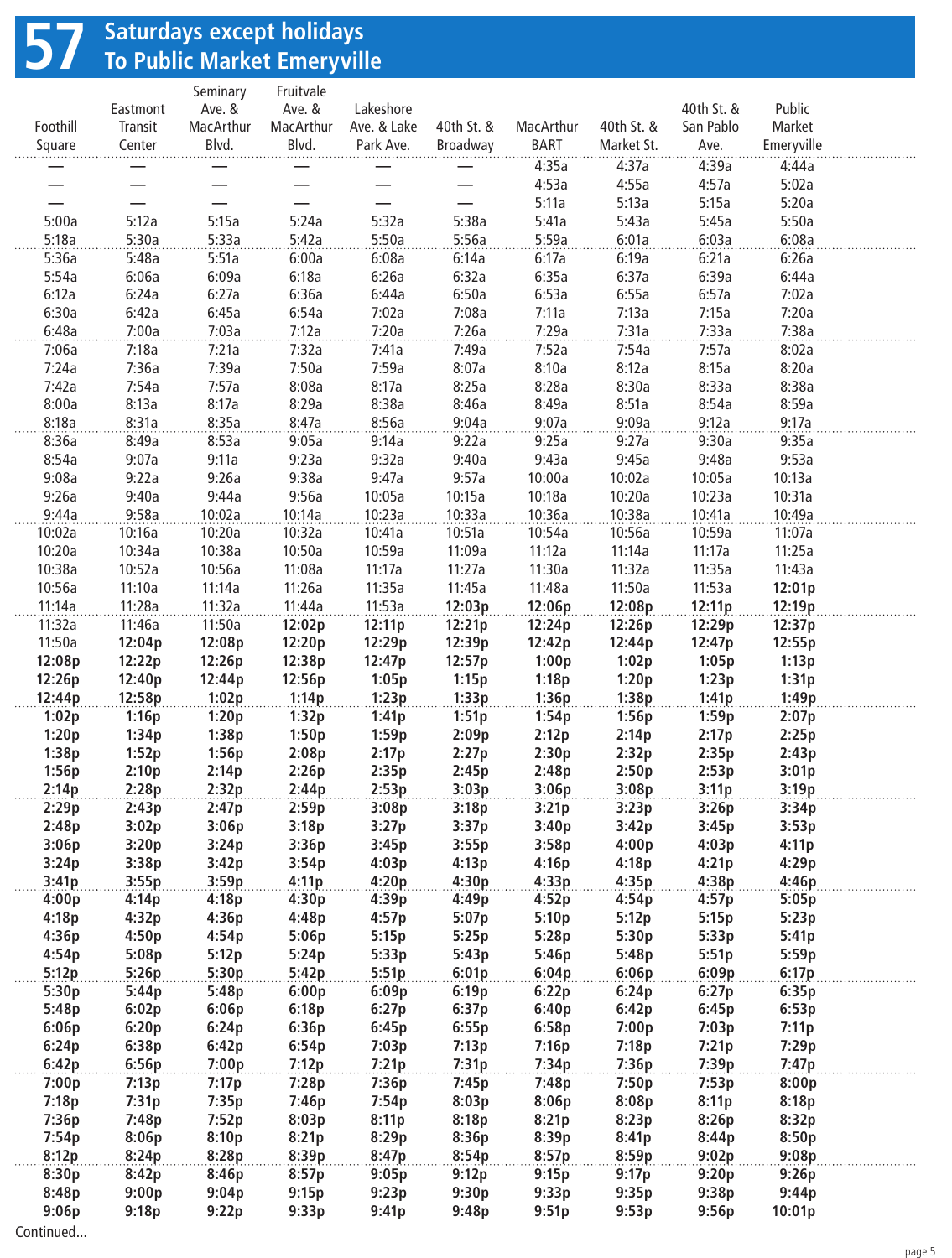#### **57 (continued) Saturdays except holidays. To Public Market Emeryville**

| Foothill<br>Square | Eastmont<br>Transit<br>Center | Seminary<br>Ave. &<br>MacArthur<br>Blvd. | Fruitvale<br>Ave. &<br>MacArthur<br>Blvd. | Lakeshore<br>Ave. & Lake<br>Park Ave. | 40th St. &<br>Broadway | MacArthur<br><b>BART</b> | 40th St. &<br>Market St. | 40th St. &<br>San Pablo<br>Ave. | Public<br>Market<br>Emeryville |  |
|--------------------|-------------------------------|------------------------------------------|-------------------------------------------|---------------------------------------|------------------------|--------------------------|--------------------------|---------------------------------|--------------------------------|--|
| 9:24p              | 9:36p                         | 9:40p                                    | 9:51p                                     | 9:59p                                 | 10:06p                 | 10:09p                   | 10:11p                   | 10:14p                          | 10:19p                         |  |
| 9:42p              | 9:54p                         | 9:58p                                    | 10:09p                                    | 10:17p                                | 10:24p                 | 10:27p                   | 10:29p                   | 10:32p                          | 10:37p                         |  |
| 10:00p             | 10:12p                        | 10:16p                                   | 10:27p                                    | 10:35p                                | 10:42p                 | 10:45p                   | 10:47p                   | 10:50p                          | 10:55p                         |  |
| 10:18p             | 10:30p                        | 10:34p                                   | 10:45p                                    | 10:53p                                | 11:00p                 | 11:03p                   | 11:05p                   | 11:08p                          | 11:13p                         |  |
| 10:36p             | 10:48p                        | 10:52p                                   | 11:03p                                    | 11:11p                                | 11:18p                 | 11:21p                   | 11:23p                   | 11:26p                          | 11:31p                         |  |
| 10:54p             | 11:06p                        | 11:10p                                   | 11:21p                                    | 11:29p                                | 11:36p                 | 11:39p                   | 11:41p                   | 11:44p                          | 11:49p                         |  |
| 11:12p             | 11:23p                        | 11:27p                                   | 11:37p                                    | 11:44p                                | 11:51p                 | 11:54p                   | 11:56p                   | 11:59p                          | 12:04a                         |  |
| 11:30p             | 11:41p                        | 11:45p                                   | 11:55p                                    | 12:02a                                | 12:09a                 | 12:12a                   | 12:14a                   | 12:17a                          | 12:22a                         |  |
| 11:48p             | 11:59p                        | 12:03a                                   | 12:13a                                    | 12:20a                                | 12:27a                 | 12:30a                   | 12:32a                   | 12:35a                          | 12:40a                         |  |
| 12:06a             | 12:17a                        | 12:21a                                   | 12:31a                                    | 12:38a                                | 12:45a                 | 12:48a                   | 12:50a                   | 12:53a                          | 12:58a                         |  |
| 12:24a             | 12:35a                        | 12:39a                                   | 12:49a                                    | 12:56a                                | 1:03a                  | 1:06a                    | 1:08a                    | 1:11a                           | 1:16a                          |  |
|                    |                               |                                          |                                           |                                       |                        |                          |                          |                                 |                                |  |

## **57 Saturdays except holidays To Foothill Square**

| 40th St. &<br>Ave. &<br>Ave. &<br>Ave. &<br>Eastmont<br>San Pablo<br>40th St. &<br>MacArthur<br>40th St. &<br>MacArthur<br>MacArthur<br>MacArthur<br>Foothill<br>Christie Ave.<br>Transit<br>& 65th St.<br><b>BART</b><br>Broadway<br>Blvd.<br>Blvd.<br>Blvd.<br>Center<br>Ave.<br>Market St.<br>Square<br>5:15a<br>4:52a<br>5:02a<br>5:03a<br>5:21a<br>5:34a<br>5:42a<br>5:05a<br>5:07a<br>5:30a<br>5:52a<br>5:10a<br>5:20a<br>5:21a<br>5:23a<br>5:25a<br>5:33a<br>5:39a<br>5:48a<br>6:00a<br>5:28a<br>5:38a<br>5:39a<br>5:41a<br>5:43a<br>5:51a<br>5:57a<br>6:06a<br>6:10a<br>6:18a<br>5:57a<br>6:09a<br>6:28a<br>5:46a<br>5:56a<br>5:59a<br>6:01a<br>6:15a<br>6:24a<br>6:36a<br>6:14a<br>6:15a<br>6:17a<br>6:19a<br>6:27a<br>6:33a<br>6:42a<br>6:46a<br>6:54a<br>6:04a<br>6:33a<br>6:35a<br>6:45a<br>6:51a<br>7:00a<br>7:04a<br>7:12a<br>6:22a<br>6:32a<br>6:37a<br>6:40a<br>6:50a<br>6:51a<br>6:53a<br>6:55a<br>7:03a<br>7:09a<br>7:18a<br>7:22a<br>7:30a<br>6:58a<br>7:08a<br>7:09a<br>7:11a<br>7:21a<br>7:27a<br>7:40a<br>7:48a<br>7:13a<br>7:36a<br>7:16a<br>7:26a<br>7:27a<br>7:29a<br>7:31a<br>7:39a<br>7:45a<br>7:54a<br>7:58a<br>8:06a<br>7:45a<br>7:47a<br>7:57a<br>8:03a<br>8:12a<br>8:24a<br>7:34a<br>7:44a<br>7:49a<br>8:16a<br>7:52a<br>8:03a<br>8:05a<br>8:15a<br>8:21a<br>8:34a<br>8:42a<br>8:02a<br>8:07a<br>8:30a<br>8:04a<br>8:14a<br>8:15a<br>8:17a<br>8:19a<br>8:27a<br>8:34a<br>8:44a<br>8:48a<br>8:57a<br>8:22a<br>8:32a<br>8:33a<br>8:35a<br>8:37a<br>8:45a<br>8:52a<br>9:02a<br>9:06a<br>9:15a<br>8:51a<br>9:33a<br>8:40a<br>8:50a<br>8:53a<br>8:55a<br>9:03a<br>9:10a<br>9:20a<br>9:24a<br>8:58a<br>9:08a<br>9:09a<br>9:11a<br>9:13a<br>9:21a<br>9:28a<br>9:38a<br>9:42a<br>9:51a<br>9:16a<br>9:26a<br>9:27a<br>9:29a<br>9:31a<br>9:39a<br>9:46a<br>9:56a<br>10:00a<br>10:09a<br>9:53a<br>9:34a<br>9:47a<br>9:48a<br>9:50a<br>10:03a<br>10:12a<br>10:24a<br>10:29a<br>10:39a<br>9:52a<br>10:05a<br>10:06a<br>10:08a<br>10:11a<br>10:21a<br>10:30a<br>10:42a<br>10:47a<br>10:57a<br>10:23a<br>10:24a<br>10:29a<br>10:39a<br>11:00a<br>11:05a<br>11:15a<br>10:10a<br>10:26a<br>10:48a<br>10:42a<br>10:47a<br>10:57a<br>11:23a<br>11:33a<br>10:28a<br>10:41a<br>10:44a<br>11:06a<br>11:18a<br>11:24a<br>11:36a<br>11:41a<br>11:51a<br>10:46a<br>10:59a<br>11:00a<br>11:02a<br>11:05a<br>11:15a<br>11:42a<br>11:04a<br>11:17a<br>11:18a<br>11:20a<br>11:23a<br>11:33a<br>11:54a<br>11:59a<br>12:09p<br>11:22a<br>11:35a<br>11:36a<br>11:38a<br>11:41a<br>11:51a<br>12:00p<br>12:12p<br>12:17p<br>12:27p<br>11:56a<br>11:40a<br>11:53a<br>11:54a<br>11:59a<br>12:09p<br>12:18p<br>12:30p<br>12:35p<br>12:45p<br>11:58a<br>12:12p<br>12:14p<br>12:17p<br>12:27p<br>12:36p<br>12:48p<br>12:53p<br>1:03p<br>12:11p<br>12:31p<br>12:37p<br>12:56p<br>1:08p<br>1:23p<br>12:16p<br>12:32p<br>12:34p<br>12:47p<br>1:13p<br>12:34p<br>12:49p<br>12:50p<br>12:52p<br>12:55p<br>1:05p<br>1:14p<br>1:26p<br>1:31p<br>1:41p<br>1:08p<br>12:52p<br>1:07p<br>1:10p<br>1:13p<br>1:23p<br>1:32p<br>1:44p<br>1:49p<br>1:59p<br>1:10p<br>1:25p<br>1:26p<br>1:28p<br>1:31p<br>1:41p<br>1:50p<br>2:02p<br>2:07p<br>2:17p<br>1:28p<br>1:49p<br>1:59p<br>2:20p<br>2:25p<br>1:43p<br>1:44p<br>1:46p<br>2:08p<br>2:35p<br>1:46p<br>2:01p<br>2:02p<br>2:04p<br>2:07p<br>2:17p<br>2:26p<br>2:38p<br>2:43p<br>2:53p<br>2:19p<br>2:20p<br>2:25p<br>2:35p<br>2:56p<br>3:01p<br>3:11p<br>2:04p<br>2:22p<br>2:44p<br>2:22p<br>2:38p<br>2:40p<br>2:43p<br>3:02p<br>3:14p<br>2:37p<br>2:53p<br>3:19p<br>3:29p<br>2:40p<br>2:55p<br>2:56p<br>2:58p<br>3:01p<br>3:11p<br>3:20p<br>3:32p<br>3:37p<br>3:47p<br>2:58p<br>3:13p<br>3:14p<br>3:16p<br>3:19p<br>3:29p<br>3:38p<br>3:50p<br>3:55p<br>4:05p<br>3:16p<br>3:31p<br>3:32p<br>3:34p<br>3:37p<br>3:47p<br>3:56p<br>4:08p<br>4:13p<br>4:23p<br>3:52p<br>4:14p<br>3:34p<br>3:49p<br>3:50p<br>3:55p<br>4:05p<br>4:26p<br>4:31p<br>4:41p |  |  | Lakeshore | Fruitvale | Seminary |  |  |
|-----------------------------------------------------------------------------------------------------------------------------------------------------------------------------------------------------------------------------------------------------------------------------------------------------------------------------------------------------------------------------------------------------------------------------------------------------------------------------------------------------------------------------------------------------------------------------------------------------------------------------------------------------------------------------------------------------------------------------------------------------------------------------------------------------------------------------------------------------------------------------------------------------------------------------------------------------------------------------------------------------------------------------------------------------------------------------------------------------------------------------------------------------------------------------------------------------------------------------------------------------------------------------------------------------------------------------------------------------------------------------------------------------------------------------------------------------------------------------------------------------------------------------------------------------------------------------------------------------------------------------------------------------------------------------------------------------------------------------------------------------------------------------------------------------------------------------------------------------------------------------------------------------------------------------------------------------------------------------------------------------------------------------------------------------------------------------------------------------------------------------------------------------------------------------------------------------------------------------------------------------------------------------------------------------------------------------------------------------------------------------------------------------------------------------------------------------------------------------------------------------------------------------------------------------------------------------------------------------------------------------------------------------------------------------------------------------------------------------------------------------------------------------------------------------------------------------------------------------------------------------------------------------------------------------------------------------------------------------------------------------------------------------------------------------------------------------------------------------------------------------------------------------------------------------------------------------------------------------------------------------------------------------------------------------------------------------------------------------------------------------------------------------------------------------------------------------------------------------------------------------------------------------------------------------------------------------------------------------------------------------------------------------------------------------------------------------------------------------------------------------------------------------------------------------------------------------------------------------------------------------|--|--|-----------|-----------|----------|--|--|
|                                                                                                                                                                                                                                                                                                                                                                                                                                                                                                                                                                                                                                                                                                                                                                                                                                                                                                                                                                                                                                                                                                                                                                                                                                                                                                                                                                                                                                                                                                                                                                                                                                                                                                                                                                                                                                                                                                                                                                                                                                                                                                                                                                                                                                                                                                                                                                                                                                                                                                                                                                                                                                                                                                                                                                                                                                                                                                                                                                                                                                                                                                                                                                                                                                                                                                                                                                                                                                                                                                                                                                                                                                                                                                                                                                                                                                                                             |  |  |           |           |          |  |  |
|                                                                                                                                                                                                                                                                                                                                                                                                                                                                                                                                                                                                                                                                                                                                                                                                                                                                                                                                                                                                                                                                                                                                                                                                                                                                                                                                                                                                                                                                                                                                                                                                                                                                                                                                                                                                                                                                                                                                                                                                                                                                                                                                                                                                                                                                                                                                                                                                                                                                                                                                                                                                                                                                                                                                                                                                                                                                                                                                                                                                                                                                                                                                                                                                                                                                                                                                                                                                                                                                                                                                                                                                                                                                                                                                                                                                                                                                             |  |  |           |           |          |  |  |
|                                                                                                                                                                                                                                                                                                                                                                                                                                                                                                                                                                                                                                                                                                                                                                                                                                                                                                                                                                                                                                                                                                                                                                                                                                                                                                                                                                                                                                                                                                                                                                                                                                                                                                                                                                                                                                                                                                                                                                                                                                                                                                                                                                                                                                                                                                                                                                                                                                                                                                                                                                                                                                                                                                                                                                                                                                                                                                                                                                                                                                                                                                                                                                                                                                                                                                                                                                                                                                                                                                                                                                                                                                                                                                                                                                                                                                                                             |  |  |           |           |          |  |  |
|                                                                                                                                                                                                                                                                                                                                                                                                                                                                                                                                                                                                                                                                                                                                                                                                                                                                                                                                                                                                                                                                                                                                                                                                                                                                                                                                                                                                                                                                                                                                                                                                                                                                                                                                                                                                                                                                                                                                                                                                                                                                                                                                                                                                                                                                                                                                                                                                                                                                                                                                                                                                                                                                                                                                                                                                                                                                                                                                                                                                                                                                                                                                                                                                                                                                                                                                                                                                                                                                                                                                                                                                                                                                                                                                                                                                                                                                             |  |  |           |           |          |  |  |
|                                                                                                                                                                                                                                                                                                                                                                                                                                                                                                                                                                                                                                                                                                                                                                                                                                                                                                                                                                                                                                                                                                                                                                                                                                                                                                                                                                                                                                                                                                                                                                                                                                                                                                                                                                                                                                                                                                                                                                                                                                                                                                                                                                                                                                                                                                                                                                                                                                                                                                                                                                                                                                                                                                                                                                                                                                                                                                                                                                                                                                                                                                                                                                                                                                                                                                                                                                                                                                                                                                                                                                                                                                                                                                                                                                                                                                                                             |  |  |           |           |          |  |  |
|                                                                                                                                                                                                                                                                                                                                                                                                                                                                                                                                                                                                                                                                                                                                                                                                                                                                                                                                                                                                                                                                                                                                                                                                                                                                                                                                                                                                                                                                                                                                                                                                                                                                                                                                                                                                                                                                                                                                                                                                                                                                                                                                                                                                                                                                                                                                                                                                                                                                                                                                                                                                                                                                                                                                                                                                                                                                                                                                                                                                                                                                                                                                                                                                                                                                                                                                                                                                                                                                                                                                                                                                                                                                                                                                                                                                                                                                             |  |  |           |           |          |  |  |
|                                                                                                                                                                                                                                                                                                                                                                                                                                                                                                                                                                                                                                                                                                                                                                                                                                                                                                                                                                                                                                                                                                                                                                                                                                                                                                                                                                                                                                                                                                                                                                                                                                                                                                                                                                                                                                                                                                                                                                                                                                                                                                                                                                                                                                                                                                                                                                                                                                                                                                                                                                                                                                                                                                                                                                                                                                                                                                                                                                                                                                                                                                                                                                                                                                                                                                                                                                                                                                                                                                                                                                                                                                                                                                                                                                                                                                                                             |  |  |           |           |          |  |  |
|                                                                                                                                                                                                                                                                                                                                                                                                                                                                                                                                                                                                                                                                                                                                                                                                                                                                                                                                                                                                                                                                                                                                                                                                                                                                                                                                                                                                                                                                                                                                                                                                                                                                                                                                                                                                                                                                                                                                                                                                                                                                                                                                                                                                                                                                                                                                                                                                                                                                                                                                                                                                                                                                                                                                                                                                                                                                                                                                                                                                                                                                                                                                                                                                                                                                                                                                                                                                                                                                                                                                                                                                                                                                                                                                                                                                                                                                             |  |  |           |           |          |  |  |
|                                                                                                                                                                                                                                                                                                                                                                                                                                                                                                                                                                                                                                                                                                                                                                                                                                                                                                                                                                                                                                                                                                                                                                                                                                                                                                                                                                                                                                                                                                                                                                                                                                                                                                                                                                                                                                                                                                                                                                                                                                                                                                                                                                                                                                                                                                                                                                                                                                                                                                                                                                                                                                                                                                                                                                                                                                                                                                                                                                                                                                                                                                                                                                                                                                                                                                                                                                                                                                                                                                                                                                                                                                                                                                                                                                                                                                                                             |  |  |           |           |          |  |  |
|                                                                                                                                                                                                                                                                                                                                                                                                                                                                                                                                                                                                                                                                                                                                                                                                                                                                                                                                                                                                                                                                                                                                                                                                                                                                                                                                                                                                                                                                                                                                                                                                                                                                                                                                                                                                                                                                                                                                                                                                                                                                                                                                                                                                                                                                                                                                                                                                                                                                                                                                                                                                                                                                                                                                                                                                                                                                                                                                                                                                                                                                                                                                                                                                                                                                                                                                                                                                                                                                                                                                                                                                                                                                                                                                                                                                                                                                             |  |  |           |           |          |  |  |
|                                                                                                                                                                                                                                                                                                                                                                                                                                                                                                                                                                                                                                                                                                                                                                                                                                                                                                                                                                                                                                                                                                                                                                                                                                                                                                                                                                                                                                                                                                                                                                                                                                                                                                                                                                                                                                                                                                                                                                                                                                                                                                                                                                                                                                                                                                                                                                                                                                                                                                                                                                                                                                                                                                                                                                                                                                                                                                                                                                                                                                                                                                                                                                                                                                                                                                                                                                                                                                                                                                                                                                                                                                                                                                                                                                                                                                                                             |  |  |           |           |          |  |  |
|                                                                                                                                                                                                                                                                                                                                                                                                                                                                                                                                                                                                                                                                                                                                                                                                                                                                                                                                                                                                                                                                                                                                                                                                                                                                                                                                                                                                                                                                                                                                                                                                                                                                                                                                                                                                                                                                                                                                                                                                                                                                                                                                                                                                                                                                                                                                                                                                                                                                                                                                                                                                                                                                                                                                                                                                                                                                                                                                                                                                                                                                                                                                                                                                                                                                                                                                                                                                                                                                                                                                                                                                                                                                                                                                                                                                                                                                             |  |  |           |           |          |  |  |
|                                                                                                                                                                                                                                                                                                                                                                                                                                                                                                                                                                                                                                                                                                                                                                                                                                                                                                                                                                                                                                                                                                                                                                                                                                                                                                                                                                                                                                                                                                                                                                                                                                                                                                                                                                                                                                                                                                                                                                                                                                                                                                                                                                                                                                                                                                                                                                                                                                                                                                                                                                                                                                                                                                                                                                                                                                                                                                                                                                                                                                                                                                                                                                                                                                                                                                                                                                                                                                                                                                                                                                                                                                                                                                                                                                                                                                                                             |  |  |           |           |          |  |  |
|                                                                                                                                                                                                                                                                                                                                                                                                                                                                                                                                                                                                                                                                                                                                                                                                                                                                                                                                                                                                                                                                                                                                                                                                                                                                                                                                                                                                                                                                                                                                                                                                                                                                                                                                                                                                                                                                                                                                                                                                                                                                                                                                                                                                                                                                                                                                                                                                                                                                                                                                                                                                                                                                                                                                                                                                                                                                                                                                                                                                                                                                                                                                                                                                                                                                                                                                                                                                                                                                                                                                                                                                                                                                                                                                                                                                                                                                             |  |  |           |           |          |  |  |
|                                                                                                                                                                                                                                                                                                                                                                                                                                                                                                                                                                                                                                                                                                                                                                                                                                                                                                                                                                                                                                                                                                                                                                                                                                                                                                                                                                                                                                                                                                                                                                                                                                                                                                                                                                                                                                                                                                                                                                                                                                                                                                                                                                                                                                                                                                                                                                                                                                                                                                                                                                                                                                                                                                                                                                                                                                                                                                                                                                                                                                                                                                                                                                                                                                                                                                                                                                                                                                                                                                                                                                                                                                                                                                                                                                                                                                                                             |  |  |           |           |          |  |  |
|                                                                                                                                                                                                                                                                                                                                                                                                                                                                                                                                                                                                                                                                                                                                                                                                                                                                                                                                                                                                                                                                                                                                                                                                                                                                                                                                                                                                                                                                                                                                                                                                                                                                                                                                                                                                                                                                                                                                                                                                                                                                                                                                                                                                                                                                                                                                                                                                                                                                                                                                                                                                                                                                                                                                                                                                                                                                                                                                                                                                                                                                                                                                                                                                                                                                                                                                                                                                                                                                                                                                                                                                                                                                                                                                                                                                                                                                             |  |  |           |           |          |  |  |
|                                                                                                                                                                                                                                                                                                                                                                                                                                                                                                                                                                                                                                                                                                                                                                                                                                                                                                                                                                                                                                                                                                                                                                                                                                                                                                                                                                                                                                                                                                                                                                                                                                                                                                                                                                                                                                                                                                                                                                                                                                                                                                                                                                                                                                                                                                                                                                                                                                                                                                                                                                                                                                                                                                                                                                                                                                                                                                                                                                                                                                                                                                                                                                                                                                                                                                                                                                                                                                                                                                                                                                                                                                                                                                                                                                                                                                                                             |  |  |           |           |          |  |  |
|                                                                                                                                                                                                                                                                                                                                                                                                                                                                                                                                                                                                                                                                                                                                                                                                                                                                                                                                                                                                                                                                                                                                                                                                                                                                                                                                                                                                                                                                                                                                                                                                                                                                                                                                                                                                                                                                                                                                                                                                                                                                                                                                                                                                                                                                                                                                                                                                                                                                                                                                                                                                                                                                                                                                                                                                                                                                                                                                                                                                                                                                                                                                                                                                                                                                                                                                                                                                                                                                                                                                                                                                                                                                                                                                                                                                                                                                             |  |  |           |           |          |  |  |
|                                                                                                                                                                                                                                                                                                                                                                                                                                                                                                                                                                                                                                                                                                                                                                                                                                                                                                                                                                                                                                                                                                                                                                                                                                                                                                                                                                                                                                                                                                                                                                                                                                                                                                                                                                                                                                                                                                                                                                                                                                                                                                                                                                                                                                                                                                                                                                                                                                                                                                                                                                                                                                                                                                                                                                                                                                                                                                                                                                                                                                                                                                                                                                                                                                                                                                                                                                                                                                                                                                                                                                                                                                                                                                                                                                                                                                                                             |  |  |           |           |          |  |  |
|                                                                                                                                                                                                                                                                                                                                                                                                                                                                                                                                                                                                                                                                                                                                                                                                                                                                                                                                                                                                                                                                                                                                                                                                                                                                                                                                                                                                                                                                                                                                                                                                                                                                                                                                                                                                                                                                                                                                                                                                                                                                                                                                                                                                                                                                                                                                                                                                                                                                                                                                                                                                                                                                                                                                                                                                                                                                                                                                                                                                                                                                                                                                                                                                                                                                                                                                                                                                                                                                                                                                                                                                                                                                                                                                                                                                                                                                             |  |  |           |           |          |  |  |
|                                                                                                                                                                                                                                                                                                                                                                                                                                                                                                                                                                                                                                                                                                                                                                                                                                                                                                                                                                                                                                                                                                                                                                                                                                                                                                                                                                                                                                                                                                                                                                                                                                                                                                                                                                                                                                                                                                                                                                                                                                                                                                                                                                                                                                                                                                                                                                                                                                                                                                                                                                                                                                                                                                                                                                                                                                                                                                                                                                                                                                                                                                                                                                                                                                                                                                                                                                                                                                                                                                                                                                                                                                                                                                                                                                                                                                                                             |  |  |           |           |          |  |  |
|                                                                                                                                                                                                                                                                                                                                                                                                                                                                                                                                                                                                                                                                                                                                                                                                                                                                                                                                                                                                                                                                                                                                                                                                                                                                                                                                                                                                                                                                                                                                                                                                                                                                                                                                                                                                                                                                                                                                                                                                                                                                                                                                                                                                                                                                                                                                                                                                                                                                                                                                                                                                                                                                                                                                                                                                                                                                                                                                                                                                                                                                                                                                                                                                                                                                                                                                                                                                                                                                                                                                                                                                                                                                                                                                                                                                                                                                             |  |  |           |           |          |  |  |
|                                                                                                                                                                                                                                                                                                                                                                                                                                                                                                                                                                                                                                                                                                                                                                                                                                                                                                                                                                                                                                                                                                                                                                                                                                                                                                                                                                                                                                                                                                                                                                                                                                                                                                                                                                                                                                                                                                                                                                                                                                                                                                                                                                                                                                                                                                                                                                                                                                                                                                                                                                                                                                                                                                                                                                                                                                                                                                                                                                                                                                                                                                                                                                                                                                                                                                                                                                                                                                                                                                                                                                                                                                                                                                                                                                                                                                                                             |  |  |           |           |          |  |  |
|                                                                                                                                                                                                                                                                                                                                                                                                                                                                                                                                                                                                                                                                                                                                                                                                                                                                                                                                                                                                                                                                                                                                                                                                                                                                                                                                                                                                                                                                                                                                                                                                                                                                                                                                                                                                                                                                                                                                                                                                                                                                                                                                                                                                                                                                                                                                                                                                                                                                                                                                                                                                                                                                                                                                                                                                                                                                                                                                                                                                                                                                                                                                                                                                                                                                                                                                                                                                                                                                                                                                                                                                                                                                                                                                                                                                                                                                             |  |  |           |           |          |  |  |
|                                                                                                                                                                                                                                                                                                                                                                                                                                                                                                                                                                                                                                                                                                                                                                                                                                                                                                                                                                                                                                                                                                                                                                                                                                                                                                                                                                                                                                                                                                                                                                                                                                                                                                                                                                                                                                                                                                                                                                                                                                                                                                                                                                                                                                                                                                                                                                                                                                                                                                                                                                                                                                                                                                                                                                                                                                                                                                                                                                                                                                                                                                                                                                                                                                                                                                                                                                                                                                                                                                                                                                                                                                                                                                                                                                                                                                                                             |  |  |           |           |          |  |  |
|                                                                                                                                                                                                                                                                                                                                                                                                                                                                                                                                                                                                                                                                                                                                                                                                                                                                                                                                                                                                                                                                                                                                                                                                                                                                                                                                                                                                                                                                                                                                                                                                                                                                                                                                                                                                                                                                                                                                                                                                                                                                                                                                                                                                                                                                                                                                                                                                                                                                                                                                                                                                                                                                                                                                                                                                                                                                                                                                                                                                                                                                                                                                                                                                                                                                                                                                                                                                                                                                                                                                                                                                                                                                                                                                                                                                                                                                             |  |  |           |           |          |  |  |
|                                                                                                                                                                                                                                                                                                                                                                                                                                                                                                                                                                                                                                                                                                                                                                                                                                                                                                                                                                                                                                                                                                                                                                                                                                                                                                                                                                                                                                                                                                                                                                                                                                                                                                                                                                                                                                                                                                                                                                                                                                                                                                                                                                                                                                                                                                                                                                                                                                                                                                                                                                                                                                                                                                                                                                                                                                                                                                                                                                                                                                                                                                                                                                                                                                                                                                                                                                                                                                                                                                                                                                                                                                                                                                                                                                                                                                                                             |  |  |           |           |          |  |  |
|                                                                                                                                                                                                                                                                                                                                                                                                                                                                                                                                                                                                                                                                                                                                                                                                                                                                                                                                                                                                                                                                                                                                                                                                                                                                                                                                                                                                                                                                                                                                                                                                                                                                                                                                                                                                                                                                                                                                                                                                                                                                                                                                                                                                                                                                                                                                                                                                                                                                                                                                                                                                                                                                                                                                                                                                                                                                                                                                                                                                                                                                                                                                                                                                                                                                                                                                                                                                                                                                                                                                                                                                                                                                                                                                                                                                                                                                             |  |  |           |           |          |  |  |
|                                                                                                                                                                                                                                                                                                                                                                                                                                                                                                                                                                                                                                                                                                                                                                                                                                                                                                                                                                                                                                                                                                                                                                                                                                                                                                                                                                                                                                                                                                                                                                                                                                                                                                                                                                                                                                                                                                                                                                                                                                                                                                                                                                                                                                                                                                                                                                                                                                                                                                                                                                                                                                                                                                                                                                                                                                                                                                                                                                                                                                                                                                                                                                                                                                                                                                                                                                                                                                                                                                                                                                                                                                                                                                                                                                                                                                                                             |  |  |           |           |          |  |  |
|                                                                                                                                                                                                                                                                                                                                                                                                                                                                                                                                                                                                                                                                                                                                                                                                                                                                                                                                                                                                                                                                                                                                                                                                                                                                                                                                                                                                                                                                                                                                                                                                                                                                                                                                                                                                                                                                                                                                                                                                                                                                                                                                                                                                                                                                                                                                                                                                                                                                                                                                                                                                                                                                                                                                                                                                                                                                                                                                                                                                                                                                                                                                                                                                                                                                                                                                                                                                                                                                                                                                                                                                                                                                                                                                                                                                                                                                             |  |  |           |           |          |  |  |
|                                                                                                                                                                                                                                                                                                                                                                                                                                                                                                                                                                                                                                                                                                                                                                                                                                                                                                                                                                                                                                                                                                                                                                                                                                                                                                                                                                                                                                                                                                                                                                                                                                                                                                                                                                                                                                                                                                                                                                                                                                                                                                                                                                                                                                                                                                                                                                                                                                                                                                                                                                                                                                                                                                                                                                                                                                                                                                                                                                                                                                                                                                                                                                                                                                                                                                                                                                                                                                                                                                                                                                                                                                                                                                                                                                                                                                                                             |  |  |           |           |          |  |  |
|                                                                                                                                                                                                                                                                                                                                                                                                                                                                                                                                                                                                                                                                                                                                                                                                                                                                                                                                                                                                                                                                                                                                                                                                                                                                                                                                                                                                                                                                                                                                                                                                                                                                                                                                                                                                                                                                                                                                                                                                                                                                                                                                                                                                                                                                                                                                                                                                                                                                                                                                                                                                                                                                                                                                                                                                                                                                                                                                                                                                                                                                                                                                                                                                                                                                                                                                                                                                                                                                                                                                                                                                                                                                                                                                                                                                                                                                             |  |  |           |           |          |  |  |
|                                                                                                                                                                                                                                                                                                                                                                                                                                                                                                                                                                                                                                                                                                                                                                                                                                                                                                                                                                                                                                                                                                                                                                                                                                                                                                                                                                                                                                                                                                                                                                                                                                                                                                                                                                                                                                                                                                                                                                                                                                                                                                                                                                                                                                                                                                                                                                                                                                                                                                                                                                                                                                                                                                                                                                                                                                                                                                                                                                                                                                                                                                                                                                                                                                                                                                                                                                                                                                                                                                                                                                                                                                                                                                                                                                                                                                                                             |  |  |           |           |          |  |  |
|                                                                                                                                                                                                                                                                                                                                                                                                                                                                                                                                                                                                                                                                                                                                                                                                                                                                                                                                                                                                                                                                                                                                                                                                                                                                                                                                                                                                                                                                                                                                                                                                                                                                                                                                                                                                                                                                                                                                                                                                                                                                                                                                                                                                                                                                                                                                                                                                                                                                                                                                                                                                                                                                                                                                                                                                                                                                                                                                                                                                                                                                                                                                                                                                                                                                                                                                                                                                                                                                                                                                                                                                                                                                                                                                                                                                                                                                             |  |  |           |           |          |  |  |
|                                                                                                                                                                                                                                                                                                                                                                                                                                                                                                                                                                                                                                                                                                                                                                                                                                                                                                                                                                                                                                                                                                                                                                                                                                                                                                                                                                                                                                                                                                                                                                                                                                                                                                                                                                                                                                                                                                                                                                                                                                                                                                                                                                                                                                                                                                                                                                                                                                                                                                                                                                                                                                                                                                                                                                                                                                                                                                                                                                                                                                                                                                                                                                                                                                                                                                                                                                                                                                                                                                                                                                                                                                                                                                                                                                                                                                                                             |  |  |           |           |          |  |  |
|                                                                                                                                                                                                                                                                                                                                                                                                                                                                                                                                                                                                                                                                                                                                                                                                                                                                                                                                                                                                                                                                                                                                                                                                                                                                                                                                                                                                                                                                                                                                                                                                                                                                                                                                                                                                                                                                                                                                                                                                                                                                                                                                                                                                                                                                                                                                                                                                                                                                                                                                                                                                                                                                                                                                                                                                                                                                                                                                                                                                                                                                                                                                                                                                                                                                                                                                                                                                                                                                                                                                                                                                                                                                                                                                                                                                                                                                             |  |  |           |           |          |  |  |
|                                                                                                                                                                                                                                                                                                                                                                                                                                                                                                                                                                                                                                                                                                                                                                                                                                                                                                                                                                                                                                                                                                                                                                                                                                                                                                                                                                                                                                                                                                                                                                                                                                                                                                                                                                                                                                                                                                                                                                                                                                                                                                                                                                                                                                                                                                                                                                                                                                                                                                                                                                                                                                                                                                                                                                                                                                                                                                                                                                                                                                                                                                                                                                                                                                                                                                                                                                                                                                                                                                                                                                                                                                                                                                                                                                                                                                                                             |  |  |           |           |          |  |  |
|                                                                                                                                                                                                                                                                                                                                                                                                                                                                                                                                                                                                                                                                                                                                                                                                                                                                                                                                                                                                                                                                                                                                                                                                                                                                                                                                                                                                                                                                                                                                                                                                                                                                                                                                                                                                                                                                                                                                                                                                                                                                                                                                                                                                                                                                                                                                                                                                                                                                                                                                                                                                                                                                                                                                                                                                                                                                                                                                                                                                                                                                                                                                                                                                                                                                                                                                                                                                                                                                                                                                                                                                                                                                                                                                                                                                                                                                             |  |  |           |           |          |  |  |
|                                                                                                                                                                                                                                                                                                                                                                                                                                                                                                                                                                                                                                                                                                                                                                                                                                                                                                                                                                                                                                                                                                                                                                                                                                                                                                                                                                                                                                                                                                                                                                                                                                                                                                                                                                                                                                                                                                                                                                                                                                                                                                                                                                                                                                                                                                                                                                                                                                                                                                                                                                                                                                                                                                                                                                                                                                                                                                                                                                                                                                                                                                                                                                                                                                                                                                                                                                                                                                                                                                                                                                                                                                                                                                                                                                                                                                                                             |  |  |           |           |          |  |  |
| 3:52p<br>4:07p<br>4:08p<br>4:13p<br>4:23p<br>4:32p<br>4:59p<br>4:10p<br>4:44p<br>4:49p                                                                                                                                                                                                                                                                                                                                                                                                                                                                                                                                                                                                                                                                                                                                                                                                                                                                                                                                                                                                                                                                                                                                                                                                                                                                                                                                                                                                                                                                                                                                                                                                                                                                                                                                                                                                                                                                                                                                                                                                                                                                                                                                                                                                                                                                                                                                                                                                                                                                                                                                                                                                                                                                                                                                                                                                                                                                                                                                                                                                                                                                                                                                                                                                                                                                                                                                                                                                                                                                                                                                                                                                                                                                                                                                                                                      |  |  |           |           |          |  |  |
| Continued                                                                                                                                                                                                                                                                                                                                                                                                                                                                                                                                                                                                                                                                                                                                                                                                                                                                                                                                                                                                                                                                                                                                                                                                                                                                                                                                                                                                                                                                                                                                                                                                                                                                                                                                                                                                                                                                                                                                                                                                                                                                                                                                                                                                                                                                                                                                                                                                                                                                                                                                                                                                                                                                                                                                                                                                                                                                                                                                                                                                                                                                                                                                                                                                                                                                                                                                                                                                                                                                                                                                                                                                                                                                                                                                                                                                                                                                   |  |  |           |           |          |  |  |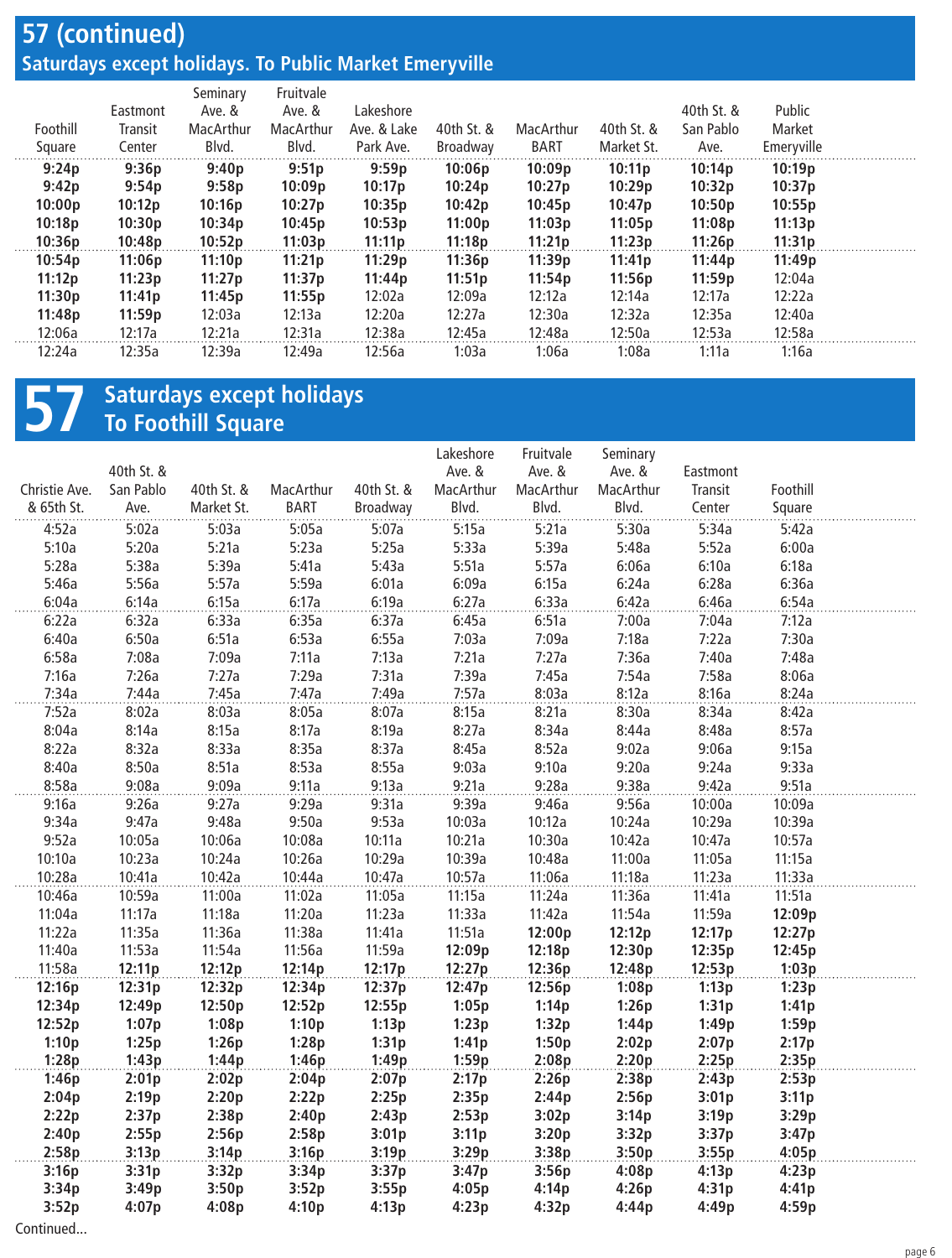#### **57 (continued) Saturdays except holidays. To Foothill Square**

|               |            |            |           |            | Lakeshore | Fruitvale | Seminary  |          |          |  |
|---------------|------------|------------|-----------|------------|-----------|-----------|-----------|----------|----------|--|
|               | 40th St. & |            |           |            | Ave. &    | Ave. &    | Ave. &    | Eastmont |          |  |
| Christie Ave. | San Pablo  | 40th St. & | MacArthur | 40th St. & | MacArthur | MacArthur | MacArthur | Transit  | Foothill |  |
| & 65th St.    | Ave.       | Market St. | BART      | Broadway   | Blvd.     | Blvd.     | Blvd.     | Center   | Square   |  |
| 4:10p         | 4:25p      | 4:26p      | 4:28p     | 4:31p      | 4:41p     | 4:50p     | 5:02p     | 5:07p    | 5:17p    |  |
| 4:28p         | 4:43p      | 4:44p      | 4:46p     | 4:49p      | 4:59p     | 5:08p     | 5:20p     | 5:25p    | 5:35p    |  |
| 4:46p         | 5:01p      | 5:02p      | 5:04p     | 5:07p      | 5:17p     | 5:26p     | 5:38p     | 5:43p    | 5:53p    |  |
| 5:04p         | 5:19p      | 5:20p      | 5:22p     | 5:25p      | 5:35p     | 5:44p     | 5:56p     | 6:01p    | 6:11p    |  |
| 5:22p         | 5:37p      | 5:38p      | 5:40p     | 5:43p      | 5:53p     | 6:02p     | 6:14p     | 6:19p    | 6:29p    |  |
| 5:40p         | 5:55p      | 5:56p      | 5:58p     | 6:01p      | 6:11p     | 6:20p     | 6:32p     | 6:37p    | 6:47p    |  |
| 5:58p         | 6:13p      | 6:14p      | 6:16p     | 6:19p      | 6:29p     | 6:38p     | 6:50p     | 6:55p    | 7:05p    |  |
| 6:16p         | 6:31p      | 6:32p      | 6:34p     | 6:37p      | 6:47p     | 6:56p     | 7:08p     | 7:13p    | 7:23p    |  |
| 6:34p         | 6:49p      | 6:50p      | 6:52p     | 6:55p      | 7:05p     | 7:14p     | 7:26p     | 7:31p    | 7:41p    |  |
| 6:52p         | 7:07p      | 7:08p      | 7:10p     | 7:13p      | 7:23p     | 7:32p     | 7:44p     | 7:49p    | 7:59p    |  |
| 7:10p         | 7:25p      | 7:26p      | 7:28p     | 7:31p      | 7:41p     | 7:50p     | 8:02p     | 8:07p    | 8:17p    |  |
| 7:28p         | 7:43p      | 7:44p      | 7:46p     | 7:49p      | 7:59p     | 8:08p     | 8:20p     | 8:25p    | 8:35p    |  |
| 7:46p         | 8:01p      | 8:02p      | 8:04p     | 8:07p      | 8:17p     | 8:26p     | 8:38p     | 8:43p    | 8:53p    |  |
| 8:02p         | 8:17p      | 8:18p      | 8:20p     | 8:23p      | 8:33p     | 8:42p     | 8:54p     | 8:59p    | 9:09p    |  |
| 8:17p         | 8:32p      | 8:33p      | 8:35p     | 8:38p      | 8:48p     | 8:57p     | 9:09p     | 9:14p    | 9:24p    |  |
| 8:35p         | 8:50p      | 8:51p      | 8:53p     | 8:56p      | 9:06p     | 9:15p     | 9:27p     | 9:32p    | 9:42p    |  |
| 8:53p         | 9:08p      | 9:09p      | 9:11p     | 9:14p      | 9:24p     | 9:33p     | 9:45p     | 9:50p    | 10:00p   |  |
| 9:11p         | 9:26p      | 9:27p      | 9:29p     | 9:32p      | 9:42p     | 9:51p     | 10:03p    | 10:08p   | 10:18p   |  |
| 9:29p         | 9:44p      | 9:45p      | 9:47p     | 9:50p      | 10:00p    | 10:09p    | 10:21p    | 10:26p   | 10:36p   |  |
| 9:47p         | 10:02p     | 10:03p     | 10:05p    | 10:08p     | 10:18p    | 10:27p    | 10:39p    | 10:44p   | 10:54p   |  |
| 10:02p        | 10:12p     | 10:13p     | 10:15p    | 10:18p     | 10:26p    | 10:33p    | 10:43p    | 10:48p   | 10:58p   |  |
| 10:19p        | 10:29p     | 10:30p     | 10:32p    | 10:35p     | 10:43p    | 10:50p    | 11:00p    | 11:05p   | 11:15p   |  |
| 10:37p        | 10:47p     | 10:48p     | 10:49p    | 10:52p     | 10:59p    | 11:06p    | 11:16p    | 11:21p   | 11:30p   |  |
| 10:55p        | 11:04p     | 11:05p     | 11:06p    | 11:08p     | 11:15p    | 11:22p    | 11:31p    | 11:36p   | 11:45p   |  |
| 11:13p        | 11:22p     | 11:23p     | 11:24p    | 11:26p     | 11:33p    | 11:40p    | 11:49p    | 11:54p   | 12:03a   |  |
| 11:31p        | 11:40p     | 11:41p     | 11:42p    | 11:44p     | 11:51p    | 11:58p    | 12:07a    | 12:12a   | 12:21a   |  |
| 11:49p        | 11:58p     | 11:59p     | 12:00a    | 12:02a     | 12:09a    | 12:16a    | 12:25a    | 12:30a   | 12:39a   |  |
| 12:07a        | 12:16a     | 12:17a     | 12:18a    | 12:20a     | 12:27a    | 12:34a    | 12:43a    | 12:48a   | 12:57a   |  |
| 12:25a        | 12:34a     | 12:35a     | 12:36a    | 12:38a     | 12:45a    | 12:52a    | 1:01a     | 1:06a    | 1:15a    |  |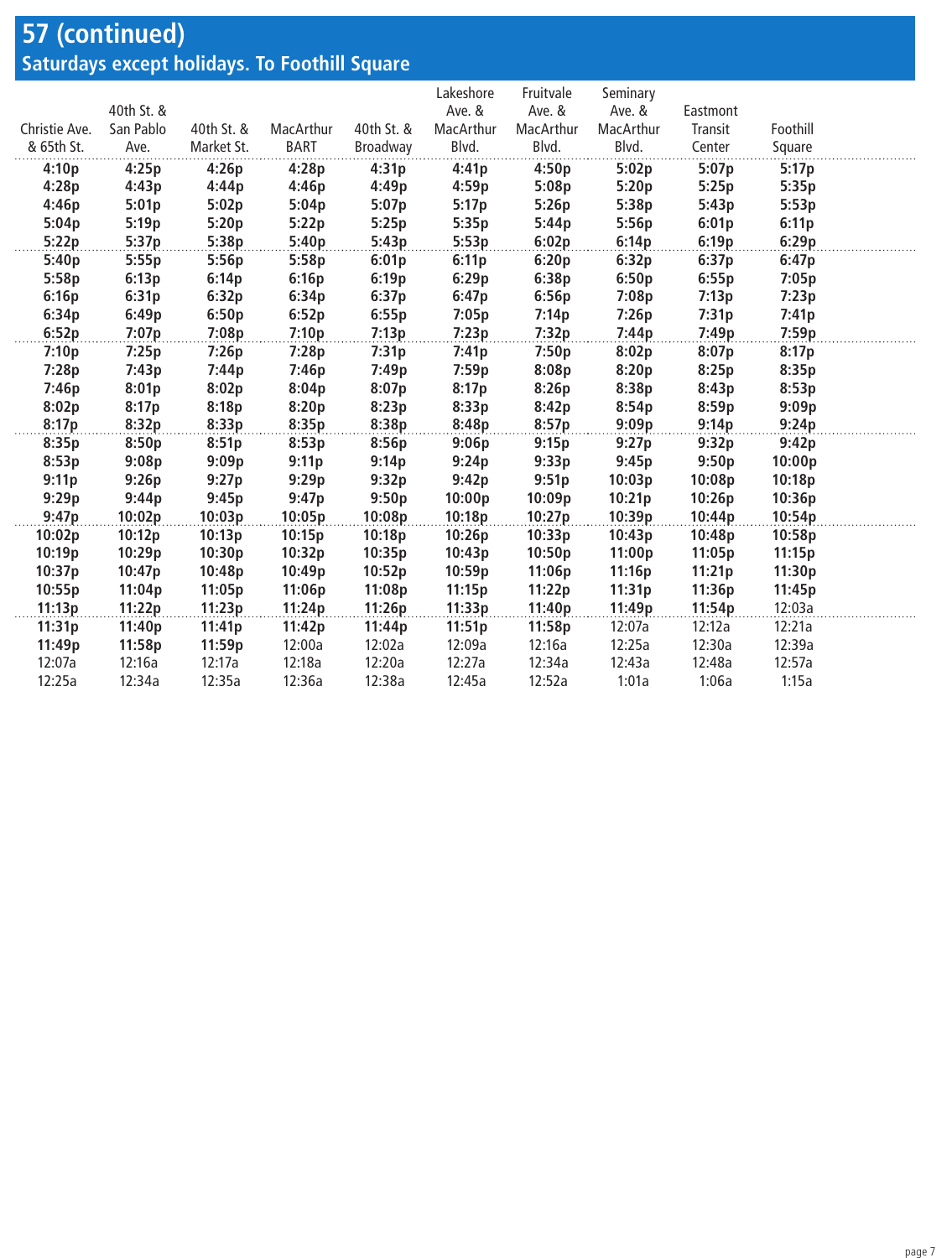## **57 Sundays and holidays To Public Market Emeryville**

|                  |                 | Seminary        | Fruitvale       |                |                |                |                |                |                |  |
|------------------|-----------------|-----------------|-----------------|----------------|----------------|----------------|----------------|----------------|----------------|--|
|                  | Eastmont        | Ave. &          | Ave. &          | Lakeshore      |                |                |                | 40th St. &     | Public         |  |
| Foothill         | Transit         | MacArthur       | MacArthur       | Ave. & Lake    | 40th St. &     | MacArthur      | 40th St. &     | San Pablo      | Market         |  |
| Square           | Center          | Blvd.           | Blvd.           | Park Ave.      | Broadway       | BART           | Market St.     | Ave.           | Emeryville     |  |
|                  |                 |                 |                 |                |                | 4:31a<br>4:49a | 4:33a<br>4:51a | 4:36a<br>4:54a | 4:43a<br>5:01a |  |
|                  |                 |                 |                 |                |                | 5:07a          | 5:09a          | 5:12a          | 5:19a          |  |
| 4:56a            | 5:07a           | 5:11a           | 5:20a           | 5:27a          | 5:34a          | 5:37a          | 5:39a          | 5:42a          | 5:49a          |  |
| 5:14a            | 5:25a           | 5:29a           | 5:38a           | 5:45a          | 5:52a          | 5:55a          | 5:57a          | 6:00a          | 6:07a          |  |
| 5:32a            | 5:43a           | 5:47a           | 5:56a           | 6:03a          | 6:10a          | 6:13a          | 6:15a          | 6:18a          | 6:25a          |  |
| 5:50a            | 6:01a           | 6:05a           | 6:14a           | 6:21a          | 6:28a          | 6:31a          | 6:33a          | 6:36a          | 6:43a          |  |
| 6:08a            | 6:19a           | 6:23a           | 6:32a           | 6:39a          | 6:46a          | 6:49a          | 6:51a          | 6:54a          | 7:01a          |  |
| 6:26a            | 6:37a           | 6:41a           | 6:50a           | 6:57a          | 7:04a          | 7:07a          | 7:09a          | 7:12a          | 7:19a          |  |
| 6:44a            | 6:55a           | 6:59a           | 7:08a           | 7:15a          | 7:22a          | 7:25a          | 7:27a          | 7:30a          | 7:37a          |  |
| 7:06a            | 7:17a           | 7:21a           | 7:31a           | 7:39a          | 7:47a          | 7:50a          | 7:52a          | 7:55a          | 8:02a          |  |
| 7:24a            | 7:35a           | 7:39a           | 7:49a           | 7:57a          | 8:05a          | 8:08a          | 8:10a          | 8:13a          | 8:20a          |  |
| 7:42a            | 7:53a           | 7:57a           | 8:07a           | 8:15a          | 8:23a          | 8:26a          | 8:28a          | 8:31a          | 8:38a          |  |
| 8:00a            | 8:13a           | 8:17a           | 8:29a           | 8:37a          | 8:45a          | 8:48a          | 8:50a          | 8:53a          | 9:00a          |  |
| 8:18a            | 8:31a           | 8:35a           | 8:47a           | 8:55a          | 9:03a          | 9:06a          | 9:08a          | 9:11a          | 9:18a          |  |
| 8:36a            | 8:49a           | 8:53a           | 9:05a           | 9:13a          | 9:21a          | 9:24a          | 9:26a          | 9:29a          | 9:36a          |  |
| 8:54a            | 9:07a           | 9:11a           | 9:23a           | 9:31a          | 9:39a          | 9:42a          | 9:44a          | 9:47a          | 9:54a          |  |
| 9:09a            | 9:22a           | 9:27a           | 9:39a           | 9:48a          | 9:56a          | 9:59a          | 10:01a         | 10:05a         | 10:13a         |  |
| 9:27a            | 9:40a           | 9:45a           | 9:57a           | 10:06a         | 10:14a         | 10:17a         | 10:19a         | 10:23a         | 10:31a         |  |
| 9:45a            | 9:58a           | 10:03a          | 10:15a          | 10:24a         | 10:32a         | 10:35a         | 10:37a         | 10:41a         | 10:49a         |  |
| 10:03a           | 10:16a          | 10:21a          | 10:33a          | 10:42a         | 10:50a         | 10:53a         | 10:55a         | 10:59a         | 11:07a         |  |
| 10:21a           | 10:34a          | 10:39a          | 10:51a          | 11:00a         | 11:08a         | 11:11a         | 11:13a         | 11:17a         | 11:25a         |  |
| 10:39a           | 10:52a          | 10:57a          | 11:09a          | 11:18a         | 11:26a         | 11:29a         | 11:31a         | 11:35a         | 11:43a         |  |
| 10:57a           | 11:10a          | 11:15a          | 11:27a          | 11:36a         | 11:44a         | 11:47a         | 11:49a         | 11:53a         | 12:01p         |  |
| 11:15a           | 11:28a          | 11:33a          | 11:45a          | 11:54a         | 12:02p         | 12:05p         | 12:07p         | 12:11p         | 12:19p         |  |
| 11:33a           | 11:46a          | 11:51a          | 12:03p          | 12:12p         | 12:20p         | 12:23p         | 12:25p         | 12:29p         | 12:37p         |  |
| 11:51a           | 12:04p          | 12:09p          | 12:21p          | 12:30p         | 12:38p         | 12:41p         | 12:43p         | 12:47p         | 12:55p         |  |
| 12:09p           | 12:22p          | 12:27p          | 12:39p          | 12:48p         | 12:56p         | 12:59p         | 1:01p          | 1:05p          | 1:13p          |  |
| 12:27p<br>12:45p | 12:40p          | 12:45p<br>1:03p | 12:57p<br>1:15p | 1:06p          | 1:14p<br>1:32p | 1:17p<br>1:35p | 1:19p<br>1:37p | 1:23p<br>1:41p | 1:31p<br>1:49p |  |
| 1:03p            | 12:58p<br>1:16p | 1:21p           | 1:33p           | 1:24p<br>1:42p | 1:50p          | 1:53p          | 1:55p          | 1:59p          | 2:07p          |  |
| 1:21p            | 1:34p           | 1:39p           | 1:51p           | 2:00p          | 2:08p          | 2:11p          | 2:13p          | 2:17p          | 2:25p          |  |
| 1:39p            | 1:52p           | 1:57p           | 2:09p           | 2:18p          | 2:26p          | 2:29p          | 2:31p          | 2:35p          | 2:43p          |  |
| 1:57p            | 2:10p           | 2:15p           | 2:27p           | 2:36p          | 2:44p          | 2:47p          | 2:49p          | 2:53p          | 3:01p          |  |
| 2:15p            | 2:28p           | 2:33p           | 2:45p           | 2:54p          | 3:02p          | 3:05p          | 3:07p          | 3:11p          | 3:19p          |  |
| 2:30p            | 2:43p           | 2:48p           | 3:00p           | 3:09p          | 3:17p          | 3:20p          | 3:22p          | 3:26p          | 3:34p          |  |
| 2:48p            | 3:01p           | 3:06p           | 3:18p           | 3:27p          | 3:35p          | 3:38p          | 3:40p          | 3:44p          | 3:52p          |  |
| 3:06p            | 3:19p           | 3:24p           | 3:36p           | 3:45p          | 3:53p          | 3:56p          | 3:58p          | 4:02p          | 4:10p          |  |
| 3:24p            | 3:37p           | 3:42p           | 3:54p           | 4:03p          | 4:11p          | 4:14p          | 4:16p          | 4:20p          | 4:28p          |  |
| 3:42p            | 3:55p           | 4:00p           | 4:12p           | 4:21p          | 4:29p          | 4:32p          | 4:34p          | 4:38p          | 4:46p          |  |
| 4:00p            | 4:13p           | 4:18p           | 4:30p           | 4:39p          | 4:47p          | 4:50p          | 4:52p          | 4:56p          | 5:04p          |  |
| 4:18p            | 4:31p           | 4:36p           | 4:48p           | 4:57p          | 5:05p          | 5:08p          | 5:10p          | 5:14p          | 5:22p          |  |
| 4:36p            | 4:49p           | 4:54p           | 5:06p           | 5:15p          | 5:23p          | 5:26p          | 5:28p          | 5:32p          | 5:40p          |  |
| 4:54p            | 5:07p           | 5:12p           | 5:24p           | 5:33p          | 5:41p          | 5:44p          | 5:46p          | 5:50p          | 5:58p          |  |
| 5:12p            | 5:25p           | 5:30p           | 5:42p           | 5:51p          | 5:59p          | 6:02p          | 6:04p          | 6:08p          | 6:16p          |  |
| 5:30p            | 5:43p           | 5:48p           | 6:00p           | 6:09p          | 6:17p          | 6:20p          | 6:22p          | 6:26p          | 6:34p          |  |
| 5:48p            | 6:01p           | 6:06p           | 6:18p           | 6:27p          | 6:35p          | 6:38p          | 6:40p          | 6:44p          | 6:52p          |  |
| 6:06p            | 6:19p           | 6:24p           | 6:36p           | 6:45p          | 6:53p          | 6:56p          | 6:58p          | 7:02p          | 7:10p          |  |
| 6:24p            | 6:37p           | 6:42p           | 6:54p           | 7:03p          | 7:11p          | 7:14p          | 7:16p          | 7:20p          | 7:28p          |  |
| 6:42p            | 6:55p           | 7:00p           | 7:12p           | 7:21p          | 7:29p          | 7:32p          | 7:34p          | 7:38p          | 7:46p          |  |
| 7:00p<br>7:18p   | 7:13p<br>7:31p  | 7:17p<br>7:35p  | 7:28p<br>7:46p  | 7:36p<br>7:54p | 7:44p<br>8:02p | 7:47p<br>8:05p | 7:49p<br>8:07p | 7:53p<br>8:11p | 8:01p<br>8:19p |  |
| 7:36p            | 7:48p           | 7:52p           | 8:03p           | 8:11p          | 8:18p          | 8:21p          | 8:23p          | 8:26p          | 8:34p          |  |
| 7:54p            | 8:06p           | 8:10p           | 8:21p           | 8:29p          | 8:36p          | 8:39p          | 8:41p          | 8:44p          | 8:52p          |  |
| 8:12p            | 8:24p           | 8:28p           | 8:39p           | 8:47p          | 8:54p          | 8:57p          | 8:59p          | 9:02p          | 9:10p          |  |
| 8:30p            | 8:42p           | 8:46p           | 8:57p           | 9:05p          | 9:12p          | 9:15p          | 9:17p          | 9:20p          | 9:28p          |  |
| 8:48p            | 9:00p           | 9:04p           | 9:15p           | 9:23p          | 9:30p          | 9:33p          | 9:35p          | 9:38p          | 9:46p          |  |
| 9:06p            | 9:18p           | 9:22p           | 9:33p           | 9:41p          | 9:48p          | 9:51p          | 9:53p          | 9:56p          | 10:04p         |  |
| Continued        |                 |                 |                 |                |                |                |                |                |                |  |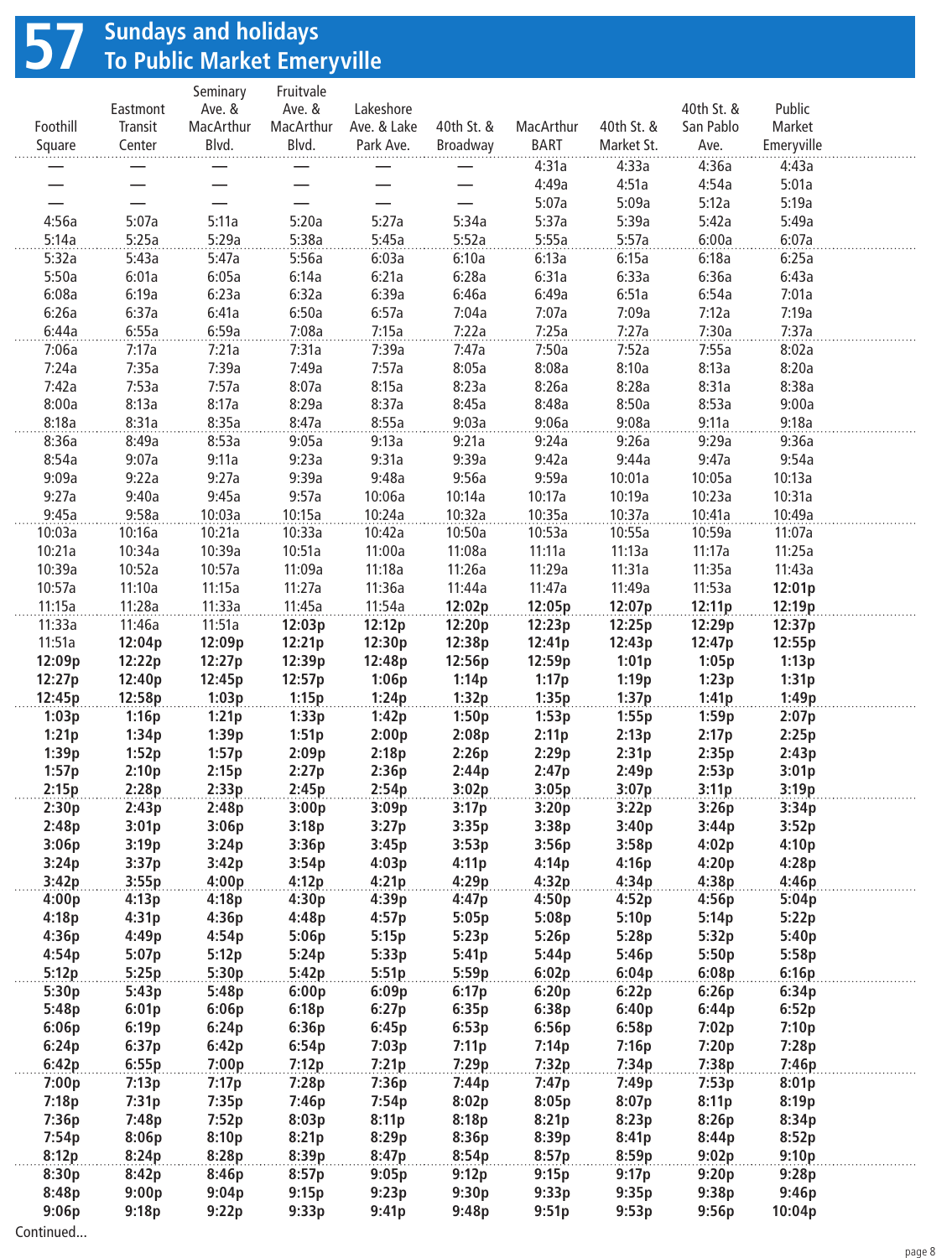### **57 (continued) Sundays and holidays. To Public Market Emeryville**

| Foothill<br>Square | Eastmont<br>Transit<br>Center | Seminary<br>Ave. &<br>MacArthur<br>Blvd. | Fruitvale<br>Ave. &<br>MacArthur<br>Blvd. | Lakeshore<br>Ave. & Lake<br>Park Ave. | 40th St. &<br>Broadway | MacArthur<br><b>BART</b> | 40th St. &<br>Market St. | 40th St. &<br>San Pablo<br>Ave. | Public<br>Market<br>Emeryville |  |
|--------------------|-------------------------------|------------------------------------------|-------------------------------------------|---------------------------------------|------------------------|--------------------------|--------------------------|---------------------------------|--------------------------------|--|
| 9:24p              | 9:36p                         | 9:40p                                    | 9:51p                                     | 9:59p                                 | 10:06p                 | 10:09p                   | 10:11p                   | 10:14p                          | 10:22p                         |  |
| 9:42p              | 9:54p                         | 9:58p                                    | 10:09p                                    | 10:17p                                | 10:24p                 | 10:27p                   | 10:29p                   | 10:32p                          | 10:40p                         |  |
| 10:00p             | 10:12p                        | 10:16p                                   | 10:27p                                    | 10:35p                                | 10:42p                 | 10:45p                   | 10:47p                   | 10:50p                          | 10:58p                         |  |
| 10:18p             | 10:30p                        | 10:34p                                   | 10:45p                                    | 10:53p                                | 11:00p                 | 11:03p                   | 11:05p                   | 11:08p                          | 11:16p                         |  |
| 10:36p             | 10:48p                        | 10:52p                                   | 11:03p                                    | 11:11p                                | 11:18p                 | 11:21p                   | 11:23p                   | 11:26p                          | 11:34p                         |  |
| 10:54p             | 11:06p                        | 11:10p                                   | 11:21p                                    | 11:29p                                | 11:36p                 | 11:39p                   | 11:41p                   | 11:44p                          | 11:52p                         |  |
| 11:12p             | 11:22p                        | 11:26p                                   | 11:37p                                    | 11:44p                                | 11:51p                 | 11:54p                   | 11:56p                   | 11:59p                          | 12:06a                         |  |
| 11:30p             | 11:40p                        | 11:44p                                   | 11:55p                                    | 12:02a                                | 12:09a                 | 12:12a                   | 12:14a                   | 12:17a                          | 12:24a                         |  |
| 11:48p             | 11:58p                        | 12:02a                                   | 12:13a                                    | 12:20a                                | 12:27a                 | 12:30a                   | 12:32a                   | 12:35a                          | 12:42a                         |  |
| 12:06a             | 12:16a                        | 12:20a                                   | 12:31a                                    | 12:38a                                | 12:45a                 | 12:48a                   | 12:50a                   | 12:53a                          | 1:00a                          |  |
| 12:24a             | 12:34a                        | 12:38a                                   | 12:49a                                    | 12:56a                                | 1:03a                  | 1:06a                    | 1:08a                    | 1:11a                           | 1:18a                          |  |

## **57 Sundays and holidays To Foothill Square**

| 40th St. &<br>Ave. &<br>Ave. &<br>Ave. &<br>Eastmont<br>San Pablo<br>40th St. &<br>MacArthur<br>40th St. &<br>MacArthur<br>MacArthur<br>MacArthur<br>Foothill<br>Christie Ave.<br>Transit<br>Blvd.<br>Blvd.<br>& 65th St.<br>Ave.<br>Market St.<br><b>BART</b><br>Broadway<br>Blvd.<br>Center<br>Square<br>5:00a<br>5:01a<br>5:02a<br>5:11a<br>5:18a<br>5:27a<br>5:31a<br>4:52a<br>5:04a<br>5:39a<br>5:10a<br>5:18a<br>5:19a<br>5:20a<br>5:22a<br>5:29a<br>5:36a<br>5:45a<br>5:49a<br>5:57a<br>5:54a<br>5:28a<br>5:36a<br>5:37a<br>5:38a<br>5:40a<br>5:47a<br>6:03a<br>6:07a<br>6:15a<br>5:55a<br>5:54a<br>5:56a<br>5:58a<br>6:05a<br>6:12a<br>6:21a<br>6:25a<br>6:33a<br>5:46a<br>6:13a<br>6:16a<br>6:23a<br>6:30a<br>6:39a<br>6:43a<br>6:51a<br>6:04a<br>6:12a<br>6:14a<br>6:22a<br>6:30a<br>6:31a<br>6:32a<br>6:34a<br>6:41a<br>6:48a<br>6:57a<br>7:01a<br>7:09a |
|---------------------------------------------------------------------------------------------------------------------------------------------------------------------------------------------------------------------------------------------------------------------------------------------------------------------------------------------------------------------------------------------------------------------------------------------------------------------------------------------------------------------------------------------------------------------------------------------------------------------------------------------------------------------------------------------------------------------------------------------------------------------------------------------------------------------------------------------------------------------|
|                                                                                                                                                                                                                                                                                                                                                                                                                                                                                                                                                                                                                                                                                                                                                                                                                                                                     |
|                                                                                                                                                                                                                                                                                                                                                                                                                                                                                                                                                                                                                                                                                                                                                                                                                                                                     |
|                                                                                                                                                                                                                                                                                                                                                                                                                                                                                                                                                                                                                                                                                                                                                                                                                                                                     |
|                                                                                                                                                                                                                                                                                                                                                                                                                                                                                                                                                                                                                                                                                                                                                                                                                                                                     |
|                                                                                                                                                                                                                                                                                                                                                                                                                                                                                                                                                                                                                                                                                                                                                                                                                                                                     |
|                                                                                                                                                                                                                                                                                                                                                                                                                                                                                                                                                                                                                                                                                                                                                                                                                                                                     |
|                                                                                                                                                                                                                                                                                                                                                                                                                                                                                                                                                                                                                                                                                                                                                                                                                                                                     |
|                                                                                                                                                                                                                                                                                                                                                                                                                                                                                                                                                                                                                                                                                                                                                                                                                                                                     |
|                                                                                                                                                                                                                                                                                                                                                                                                                                                                                                                                                                                                                                                                                                                                                                                                                                                                     |
| 6:40a<br>6:48a<br>6:49a<br>6:50a<br>6:52a<br>6:59a<br>7:06a<br>7:15a<br>7:19a<br>7:27a                                                                                                                                                                                                                                                                                                                                                                                                                                                                                                                                                                                                                                                                                                                                                                              |
| 6:58a<br>7:08a<br>7:09a<br>7:11a<br>7:13a<br>7:20a<br>7:27a<br>7:36a<br>7:40a<br>7:48a                                                                                                                                                                                                                                                                                                                                                                                                                                                                                                                                                                                                                                                                                                                                                                              |
| 7:16a<br>7:26a<br>7:27a<br>7:29a<br>7:31a<br>7:38a<br>7:45a<br>7:54a<br>7:58a<br>8:06a                                                                                                                                                                                                                                                                                                                                                                                                                                                                                                                                                                                                                                                                                                                                                                              |
| 7:45a<br>7:47a<br>7:56a<br>8:03a<br>8:12a<br>8:24a<br>7:34a<br>7:44a<br>7:49a<br>8:16a                                                                                                                                                                                                                                                                                                                                                                                                                                                                                                                                                                                                                                                                                                                                                                              |
| 8:21a<br>8:42a<br>7:52a<br>8:02a<br>8:03a<br>8:05a<br>8:07a<br>8:14a<br>8:30a<br>8:34a                                                                                                                                                                                                                                                                                                                                                                                                                                                                                                                                                                                                                                                                                                                                                                              |
| 8:15a<br>8:27a<br>8:57a<br>8:04a<br>8:14a<br>8:17a<br>8:19a<br>8:34a<br>8:43a<br>8:48a                                                                                                                                                                                                                                                                                                                                                                                                                                                                                                                                                                                                                                                                                                                                                                              |
| 8:33a<br>8:35a<br>8:37a<br>8:45a<br>8:52a<br>9:01a<br>9:06a<br>9:15a<br>8:22a<br>8:32a                                                                                                                                                                                                                                                                                                                                                                                                                                                                                                                                                                                                                                                                                                                                                                              |
| 8:51a<br>8:53a<br>8:55a<br>9:03a<br>9:10a<br>9:19a<br>9:24a<br>9:33a<br>8:40a<br>8:50a                                                                                                                                                                                                                                                                                                                                                                                                                                                                                                                                                                                                                                                                                                                                                                              |
| 9:21a<br>9:28a<br>9:42a<br>9:51a<br>8:58a<br>9:08a<br>9:09a<br>9:11a<br>9:13a<br>9:37a                                                                                                                                                                                                                                                                                                                                                                                                                                                                                                                                                                                                                                                                                                                                                                              |
| 9:26a<br>9:27a<br>9:29a<br>9:31a<br>9:39a<br>9:46a<br>9:55a<br>10:00a<br>10:09a<br>9:16a                                                                                                                                                                                                                                                                                                                                                                                                                                                                                                                                                                                                                                                                                                                                                                            |
| 9:47a<br>9:48a<br>9:50a<br>9:53a<br>10:12a<br>10:25a<br>10:30a<br>9:34a<br>10:03a<br>10:41a                                                                                                                                                                                                                                                                                                                                                                                                                                                                                                                                                                                                                                                                                                                                                                         |
| 9:52a<br>10:06a<br>10:08a<br>10:11a<br>10:21a<br>10:43a<br>10:59a<br>10:05a<br>10:30a<br>10:48a                                                                                                                                                                                                                                                                                                                                                                                                                                                                                                                                                                                                                                                                                                                                                                     |
| 10:23a<br>10:39a<br>11:01a<br>11:06a<br>11:17a<br>10:10a<br>10:24a<br>10:26a<br>10:29a<br>10:48a                                                                                                                                                                                                                                                                                                                                                                                                                                                                                                                                                                                                                                                                                                                                                                    |
| 10:47a<br>11:19a<br>11:35a<br>10:28a<br>10:41a<br>10:42a<br>10:44a<br>10:57a<br>11:06a<br>11:24a                                                                                                                                                                                                                                                                                                                                                                                                                                                                                                                                                                                                                                                                                                                                                                    |
| 10:59a<br>11:00a<br>11:02a<br>11:05a<br>11:15a<br>11:24a<br>11:37a<br>11:42a<br>11:53a<br>10:46a                                                                                                                                                                                                                                                                                                                                                                                                                                                                                                                                                                                                                                                                                                                                                                    |
| 11:17a<br>11:18a<br>11:20a<br>11:23a<br>11:33a<br>11:42a<br>11:55a<br>12:11p<br>11:04a<br>12:00p                                                                                                                                                                                                                                                                                                                                                                                                                                                                                                                                                                                                                                                                                                                                                                    |
| 11:22a<br>11:51a<br>11:35a<br>11:36a<br>11:38a<br>11:41a<br>12:00p<br>12:13p<br>12:18p<br>12:29p                                                                                                                                                                                                                                                                                                                                                                                                                                                                                                                                                                                                                                                                                                                                                                    |
| 11:40a<br>11:56a<br>12:18p<br>12:31p<br>11:53a<br>11:54a<br>11:59a<br>12:09p<br>12:36p<br>12:47p                                                                                                                                                                                                                                                                                                                                                                                                                                                                                                                                                                                                                                                                                                                                                                    |
| 11:58a<br>12:27p<br>12:54p<br>1:05p<br>12:11p<br>12:12p<br>12:14p<br>12:17p<br>12:36p<br>12:49p                                                                                                                                                                                                                                                                                                                                                                                                                                                                                                                                                                                                                                                                                                                                                                     |
| 12:16p<br>12:29p<br>12:30p<br>12:35p<br>12:54p<br>1:07p<br>1:23p<br>12:32p<br>12:45p<br>1:12p                                                                                                                                                                                                                                                                                                                                                                                                                                                                                                                                                                                                                                                                                                                                                                       |
| 12:34p<br>12:47p<br>12:48p<br>12:50p<br>12:53p<br>1:03p<br>1:12p<br>1:25p<br>1:30p<br>1:41p<br>1:05p<br>1:06p<br>1:11p<br>1:43p<br>1:48p                                                                                                                                                                                                                                                                                                                                                                                                                                                                                                                                                                                                                                                                                                                            |
| 12:52p<br>1:08p<br>1:21p<br>1:30p<br>1:59p<br>1:24p<br>1:39p                                                                                                                                                                                                                                                                                                                                                                                                                                                                                                                                                                                                                                                                                                                                                                                                        |
| 1:09p<br>1:23p<br>1:26p<br>1:29p<br>1:48p<br>2:01p<br>2:07p<br>2:18p<br>1:27p<br>1:41p<br>1:42p<br>1:44p<br>1:47p<br>1:57p<br>2:06p<br>2:19p<br>2:25p<br>2:36p                                                                                                                                                                                                                                                                                                                                                                                                                                                                                                                                                                                                                                                                                                      |
| 2:00p<br>2:24p<br>2:54p<br>1:45p<br>1:59p<br>2:02p<br>2:05p<br>2:15p<br>2:37p<br>2:43p                                                                                                                                                                                                                                                                                                                                                                                                                                                                                                                                                                                                                                                                                                                                                                              |
| 2:03p<br>2:17p<br>2:18p<br>2:20p<br>2:23p<br>2:33p<br>2:42p<br>2:55p<br>3:01p<br>3:12p                                                                                                                                                                                                                                                                                                                                                                                                                                                                                                                                                                                                                                                                                                                                                                              |
| 2:21p<br>2:35p<br>2:36p<br>2:38p<br>2:41p<br>2:51p<br>3:00p<br>3:13p<br>3:19p<br>3:30p                                                                                                                                                                                                                                                                                                                                                                                                                                                                                                                                                                                                                                                                                                                                                                              |
| 2:53p<br>2:54p<br>2:59p<br>3:09p<br>3:37p<br>2:39p<br>2:56p<br>3:18p<br>3:31p<br>3:48p                                                                                                                                                                                                                                                                                                                                                                                                                                                                                                                                                                                                                                                                                                                                                                              |
| 2:57p<br>3:12p<br>3:14p<br>3:17p<br>3:27p<br>3:36p<br>3:49p<br>3:55p<br>4:06p<br>3:11p                                                                                                                                                                                                                                                                                                                                                                                                                                                                                                                                                                                                                                                                                                                                                                              |
| 3:15p<br>3:29p<br>3:30p<br>3:32p<br>3:35p<br>3:45p<br>3:54p<br>4:07p<br>4:13p<br>4:24p                                                                                                                                                                                                                                                                                                                                                                                                                                                                                                                                                                                                                                                                                                                                                                              |
| 3:50p<br>4:12p<br>3:33p<br>3:47p<br>3:48p<br>3:53p<br>4:03p<br>4:25p<br>4:31p<br>4:42p                                                                                                                                                                                                                                                                                                                                                                                                                                                                                                                                                                                                                                                                                                                                                                              |
| 3:51p<br>4:05p<br>4:06p<br>4:21p<br>4:30p<br>4:43p<br>5:00p<br>4:08p<br>4:11p<br>4:49p                                                                                                                                                                                                                                                                                                                                                                                                                                                                                                                                                                                                                                                                                                                                                                              |
| Continued                                                                                                                                                                                                                                                                                                                                                                                                                                                                                                                                                                                                                                                                                                                                                                                                                                                           |